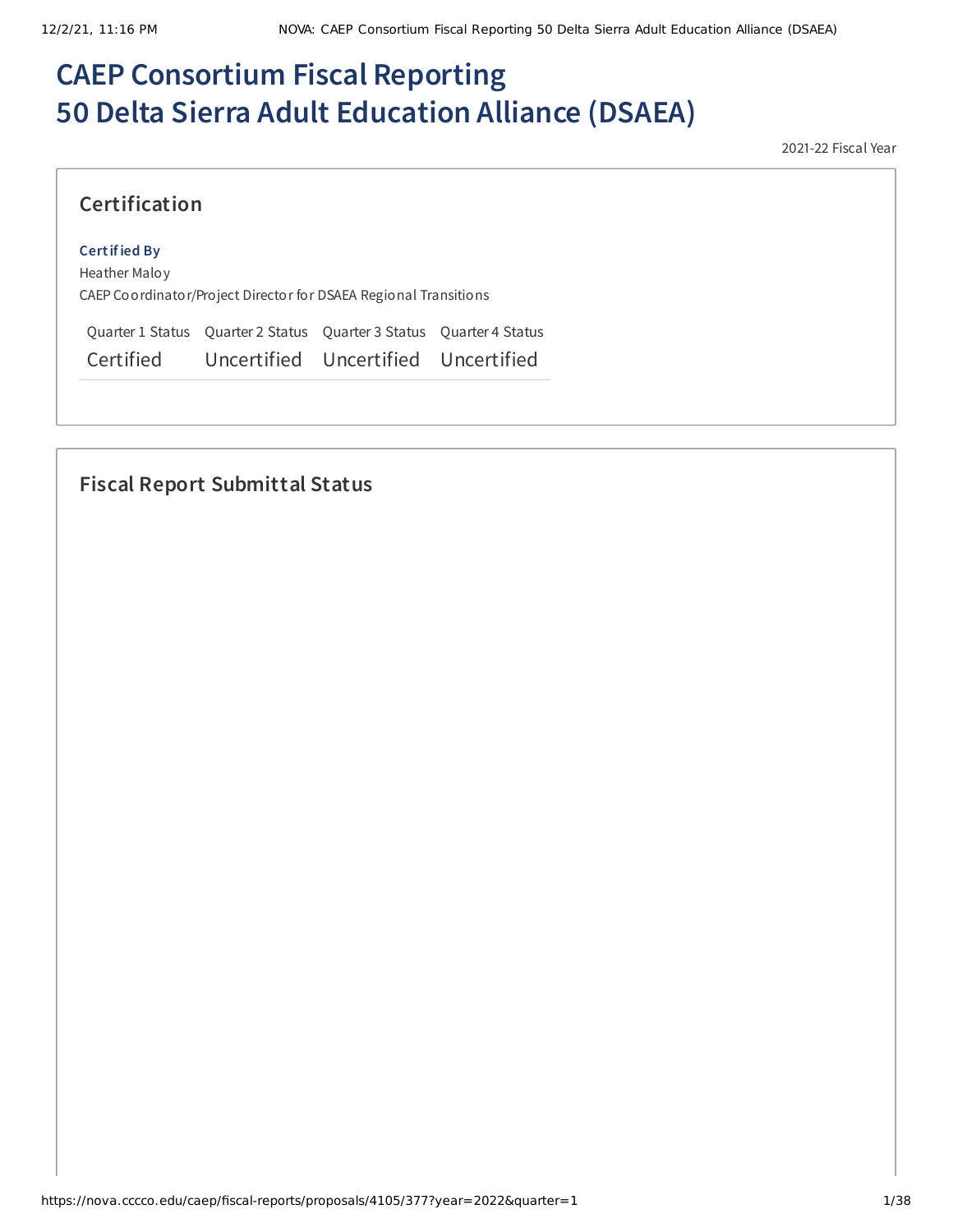| Member<br>Agency                                                       | Quarter 1 | Quarter 2     | Quarter 3     | Quarter 4     |
|------------------------------------------------------------------------|-----------|---------------|---------------|---------------|
| Calaveras<br>Co. Office<br>$\underline{\mathsf{of}}$<br>Education      | Submitted | Not Submitted | Not Submitted | Not Submitted |
| Lincoln<br>Unified                                                     | Submitted | Not Submitted | Not Submitted | Not Submitted |
| Lodi<br>Unified                                                        | Submitted | Not Submitted | Not Submitted | Not Submitted |
| Manteca<br>Unified                                                     | Submitted | Not Submitted | Not Submitted | Not Submitted |
| River<br><b>Delta</b><br>Joint<br>Unified                              | Submitted | Not Submitted | Not Submitted | Not Submitted |
| San<br>Joaquin<br>Co. Office<br>$\underline{\mathsf{of}}$<br>Education | Submitted | Not Submitted | Not Submitted | Not Submitted |
| <b>San</b><br>Joaquin<br>Delta CCD                                     | Submitted | Not Submitted | Not Submitted | Not Submitted |
| <b>Stockton</b><br>Unified                                             | Submitted | Not Submitted | Not Submitted | Not Submitted |
| <b>Tracy</b><br>$Joint$<br>Unified                                     | Submitted | Not Submitted | Not Submitted | Not Submitted |

# **Calaveras Co.Office of Education**

**Calaveras Co.Office of Education Q1 Report (7/1- 9/30)**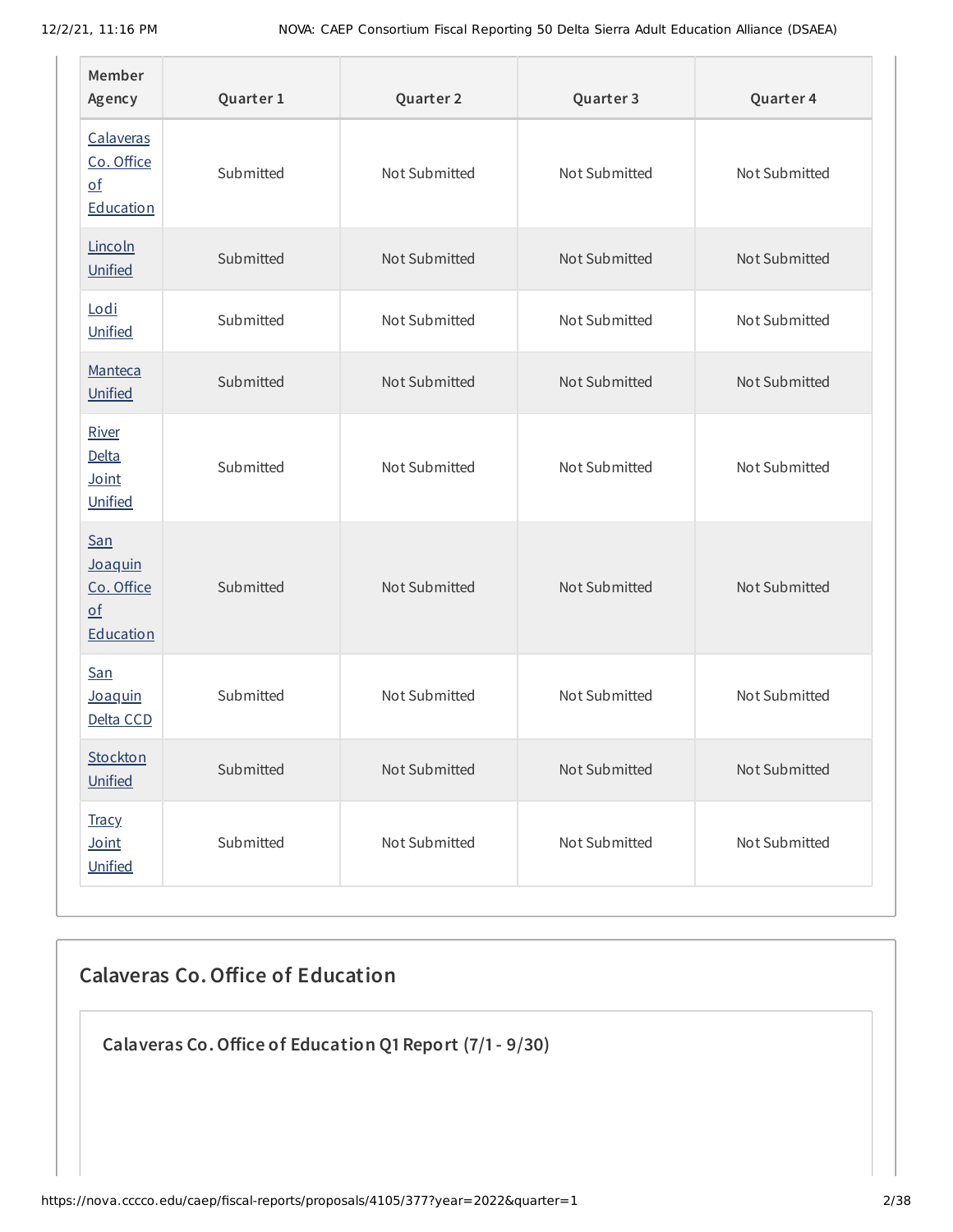| <b>Object Code</b>                                     | Year to<br>Date<br>(YTD)<br>Expenditure | <b>YTD</b><br>Forecast | $\frac{0}{0}$<br>Expended<br>of YTD<br>Forecast | Project<br><b>Budget</b> | $\frac{0}{0}$<br>Expended<br>of Overall<br><b>Budget</b> | <b>Budget</b><br>Remaining |
|--------------------------------------------------------|-----------------------------------------|------------------------|-------------------------------------------------|--------------------------|----------------------------------------------------------|----------------------------|
| 1000 - Instructional Salaries                          | \$5,727                                 | \$0                    | 100%                                            | \$30,708                 | 18.65%                                                   | \$24,981                   |
| 2000 - Non-Instructional<br><b>Salaries</b>            | \$0                                     | \$0                    | 100%                                            | \$0                      | 100%                                                     | \$0                        |
| 3000 - Employee Benefits                               | \$1,795                                 | \$0                    | 100%                                            | \$8,770                  | 20.47%                                                   | \$6,975                    |
| 4000 - Supplies and Materials                          | \$9,559                                 | \$0                    | 100%                                            | \$15,840                 | 60.35%                                                   | \$6,281                    |
| 5000 - Other Operating<br><b>Expenses and Services</b> | \$1,313                                 | \$0                    | 100%                                            | \$64,604                 | 2.03%                                                    | \$63,291                   |
| 6000 - Capital Outlay                                  | \$0                                     | \$0                    | 100%                                            | \$0                      | 100%                                                     | \$0                        |
| 7000 - Other Outgo                                     | \$0                                     | \$0                    | 100%                                            | \$0                      | 100%                                                     | \$0\$                      |
| <b>Indirect Costs</b>                                  | \$920                                   | \$0                    | 100%                                            | \$5,996                  | 15.34%                                                   | \$5,076                    |
| Totals                                                 | \$19,314                                | \$0                    | 100%                                            | \$125,918                | 15.34%                                                   | \$106,604                  |

#### **Summary of Activities:**

Calaveras County Office of Education has operated a 1:1 independent study high school diploma program, provided transition services, referred students seeking ESL classes to consortia partner programs, and have attended K-12 ELAC meetings to determine community interest in establishing an in-person ESL class. Adult Ed staff has also participated in professional development through CAEP and the county SEL community of practice.

> **Status** Submitted

**Calaveras Co.Office of Education Q2 Report (10/1- 12/31)**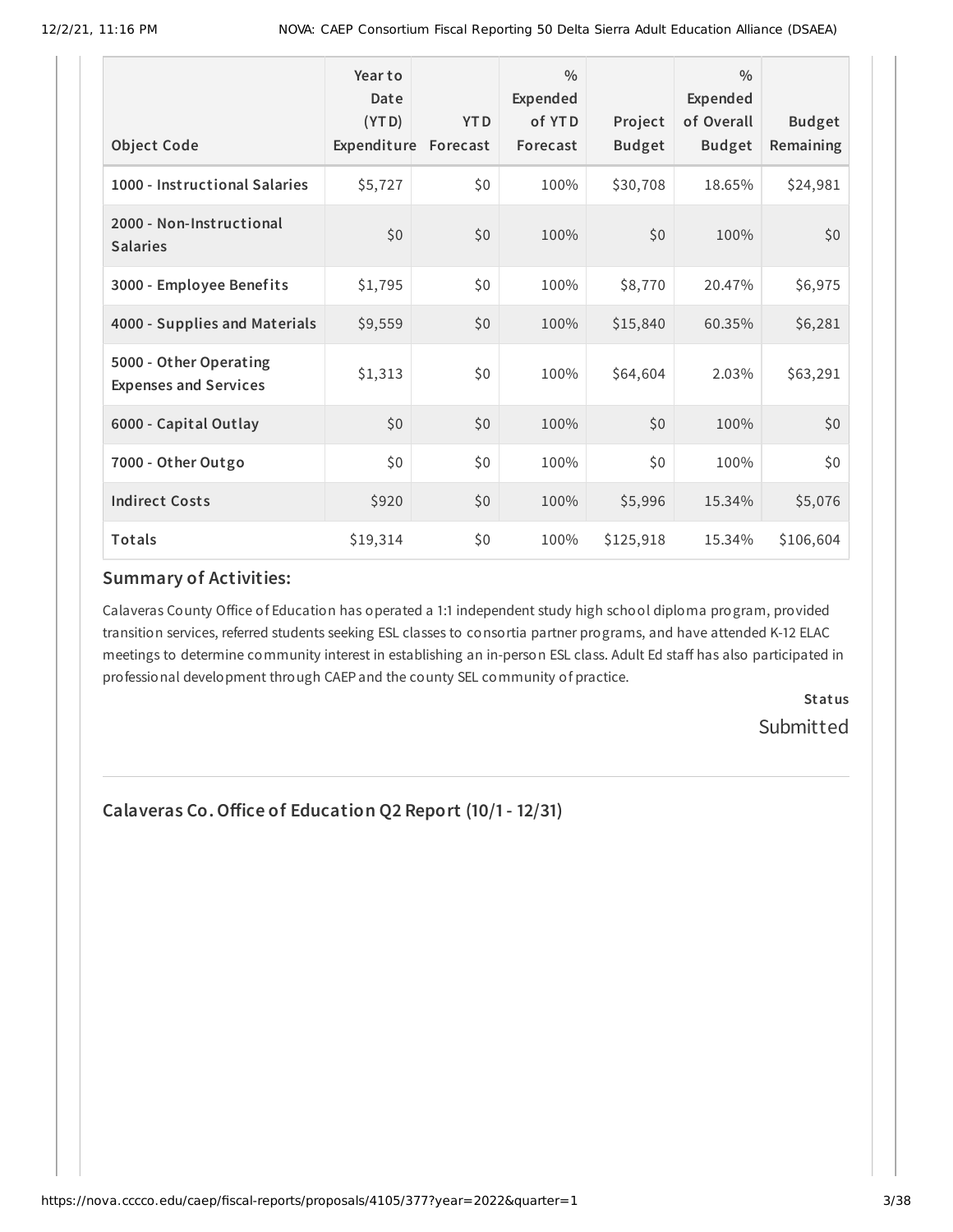| <b>Object Code</b>                                     | Year to<br>Date<br>(YTD)<br>Expenditure | <b>YTD</b><br>Forecast | $\frac{0}{0}$<br>Expended<br>of YTD<br>Forecast | Project<br><b>Budget</b> | $\frac{0}{0}$<br>Expended<br>of Overall<br><b>Budget</b> | <b>Budget</b><br>Remaining |
|--------------------------------------------------------|-----------------------------------------|------------------------|-------------------------------------------------|--------------------------|----------------------------------------------------------|----------------------------|
| 1000 - Instructional Salaries                          | \$5,727                                 | \$0                    | 100%                                            | \$30,708                 | 18.65%                                                   | \$24,981                   |
| 2000 - Non-Instructional<br><b>Salaries</b>            | \$0                                     | \$0                    | 100%                                            | \$0                      | 100%                                                     | \$0                        |
| 3000 - Employee Benefits                               | \$1,795                                 | \$0                    | 100%                                            | \$8,770                  | 20.47%                                                   | \$6,975                    |
| 4000 - Supplies and Materials                          | \$9,559                                 | \$0                    | 100%                                            | \$15,840                 | 60.35%                                                   | \$6,281                    |
| 5000 - Other Operating<br><b>Expenses and Services</b> | \$1,313                                 | \$0                    | 100%                                            | \$64,604                 | 2.03%                                                    | \$63,291                   |
| 6000 - Capital Outlay                                  | \$0                                     | \$0                    | 100%                                            | \$0                      | 100%                                                     | \$0                        |
| 7000 - Other Outgo                                     | \$0                                     | \$0                    | 100%                                            | \$0                      | 100%                                                     | \$0                        |
| <b>Indirect Costs</b>                                  | \$920                                   | \$0                    | 100%                                            | \$5,996                  | 15.34%                                                   | \$5,076                    |
| Totals                                                 | \$19,314                                | \$0                    | 100%                                            | \$125,918                | 15.34%                                                   | \$106,604                  |

Unsubmitted

**Calaveras Co.Office of Education Q3 Report (1/1- 3/31)**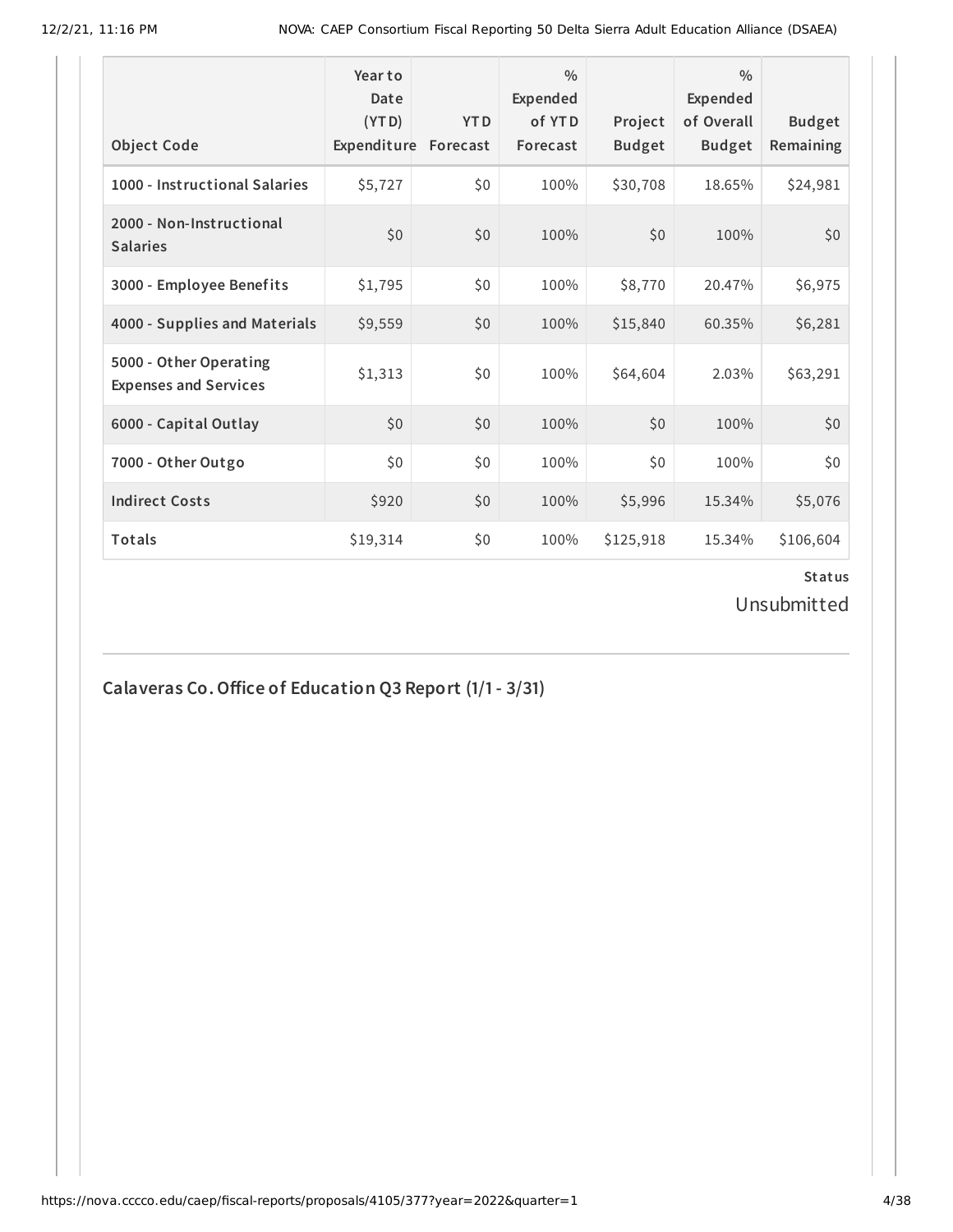|                                                        | Year to<br>Date<br>(YTD) | <b>YTD</b> | $\frac{0}{0}$<br>Expended<br>of YTD | Project       | $\frac{0}{0}$<br>Expended<br>of Overall | <b>Budget</b> |
|--------------------------------------------------------|--------------------------|------------|-------------------------------------|---------------|-----------------------------------------|---------------|
| <b>Object Code</b>                                     | Expenditure              | Forecast   | Forecast                            | <b>Budget</b> | <b>Budget</b>                           | Remaining     |
| 1000 - Instructional Salaries                          | \$5,727                  | \$0        | 100%                                | \$30,708      | 18.65%                                  | \$24,981      |
| 2000 - Non-Instructional<br><b>Salaries</b>            | \$0                      | \$0        | 100%                                | \$0           | 100%                                    | \$0           |
| 3000 - Employee Benefits                               | \$1,795                  | \$0        | 100%                                | \$8,770       | 20.47%                                  | \$6,975       |
| 4000 - Supplies and Materials                          | \$9,559                  | \$0        | 100%                                | \$15,840      | 60.35%                                  | \$6,281       |
| 5000 - Other Operating<br><b>Expenses and Services</b> | \$1,313                  | \$0        | 100%                                | \$64,604      | 2.03%                                   | \$63,291      |
| 6000 - Capital Outlay                                  | \$0                      | \$0        | 100%                                | \$0           | 100%                                    | \$0           |
| 7000 - Other Outgo                                     | \$0\$                    | \$0        | 100%                                | \$0           | 100%                                    | \$0           |
| <b>Indirect Costs</b>                                  | \$920                    | \$0        | 100%                                | \$5,996       | 15.34%                                  | \$5,076       |
| <b>Totals</b>                                          | \$19,314                 | \$0        | 100%                                | \$125,918     | 15.34%                                  | \$106,604     |

Unsubmitted

**Calaveras Co.Office of Education Q4 Report (4/1- 6/30)**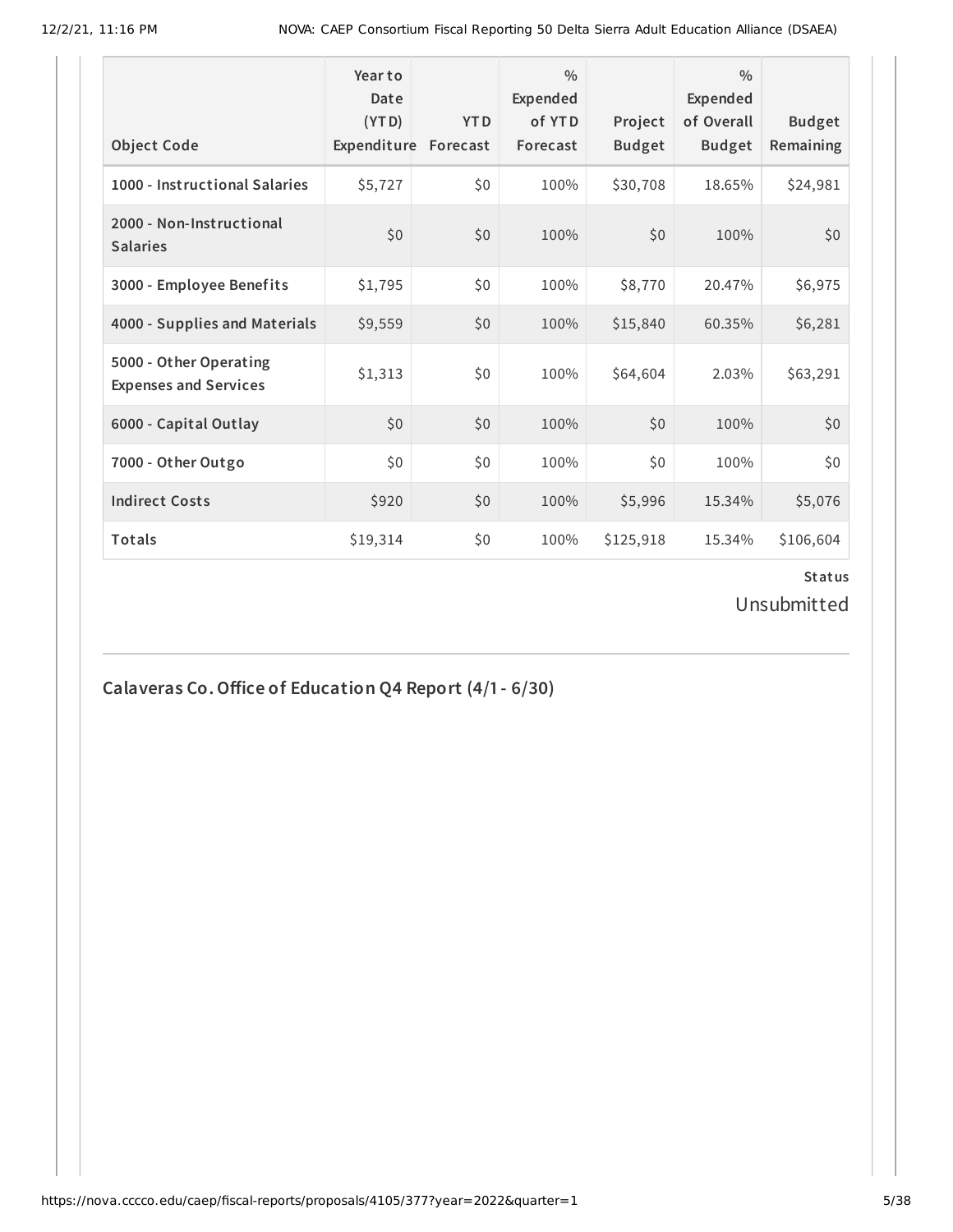| <b>Object Code</b>                                     | Year to<br>Date<br>(YTD)<br>Expenditure Forecast | <b>YTD</b> | $\frac{0}{0}$<br>Expended<br>of YTD<br>Forecast | Project<br><b>Budget</b> | $\frac{0}{0}$<br>Expended<br>of Overall<br><b>Budget</b> | <b>Budget</b><br>Remaining |  |
|--------------------------------------------------------|--------------------------------------------------|------------|-------------------------------------------------|--------------------------|----------------------------------------------------------|----------------------------|--|
| 1000 - Instructional Salaries                          | \$5,727                                          | \$0        | 100%                                            | \$30,708                 | 18.65%                                                   | \$24,981                   |  |
| 2000 - Non-Instructional<br><b>Salaries</b>            | \$0                                              | \$0        | 100%                                            | \$0                      | 100%                                                     | \$0                        |  |
| 3000 - Employee Benefits                               | \$1,795                                          | \$0        | 100%                                            | \$8,770                  | 20.47%                                                   | \$6,975                    |  |
| 4000 - Supplies and Materials                          | \$9,559                                          | \$0        | 100%                                            | \$15,840                 | 60.35%                                                   | \$6,281                    |  |
| 5000 - Other Operating<br><b>Expenses and Services</b> | \$1,313                                          | \$0        | 100%                                            | \$64,604                 | 2.03%                                                    | \$63,291                   |  |
| 6000 - Capital Outlay                                  | \$0                                              | \$0        | 100%                                            | \$0                      | 100%                                                     | \$0                        |  |
| 7000 - Other Outgo                                     | \$0                                              | \$0        | 100%                                            | \$0                      | 100%                                                     | \$0                        |  |
| <b>Indirect Costs</b>                                  | \$920                                            | \$0        | 100%                                            | \$5,996                  | 15.34%                                                   | \$5,076                    |  |
| <b>Totals</b>                                          | \$19,314                                         | \$0        | 100%                                            | \$125,918                | 15.34%                                                   | \$106,604                  |  |
| <b>Status</b><br>Unsubmitted                           |                                                  |            |                                                 |                          |                                                          |                            |  |

# **Lincoln Unified**

**Lincoln Unified Q1 Report (7/1- 9/30)**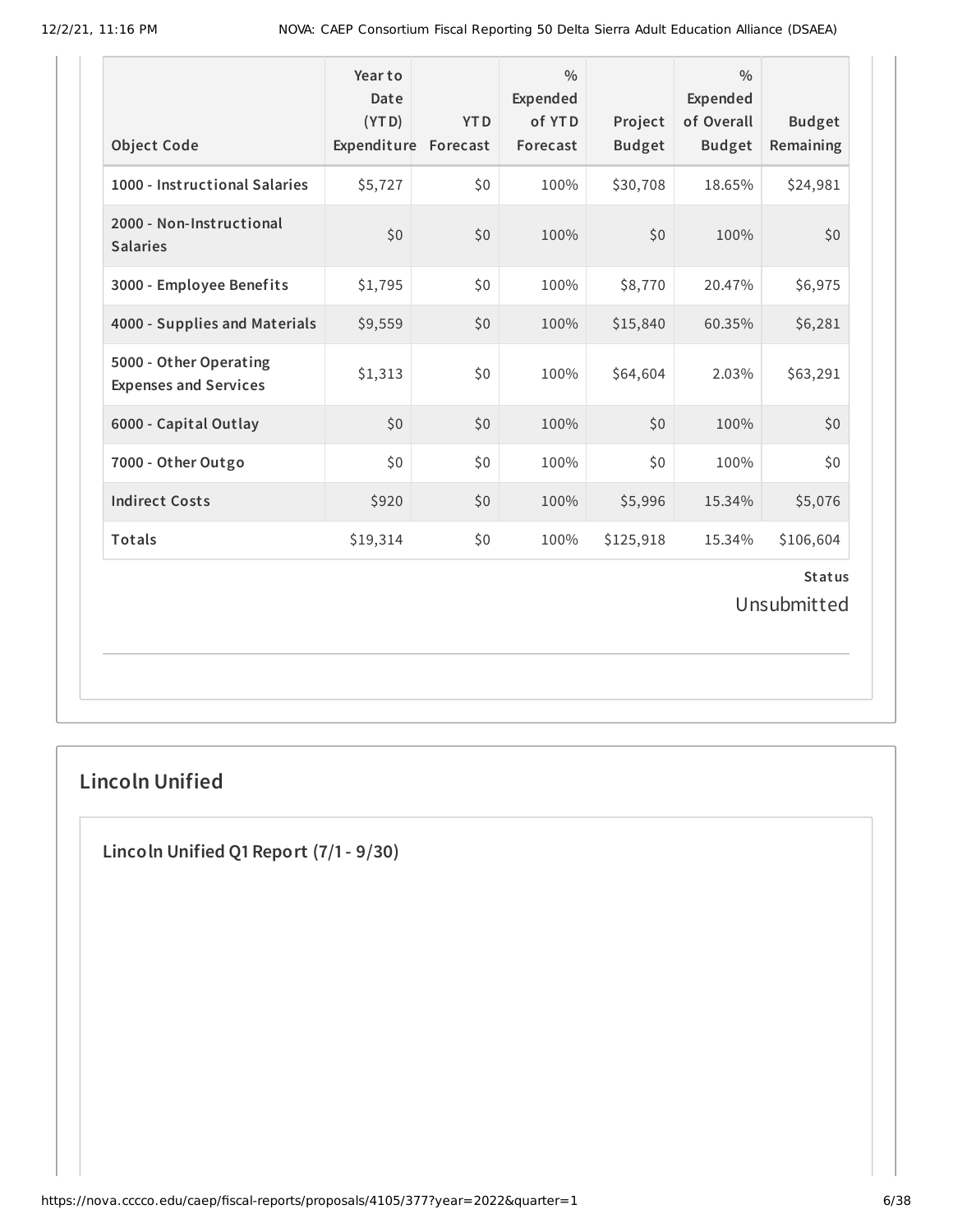| <b>Object Code</b>                                     | Year to<br>Date<br>(YTD)<br>Expenditure | <b>YTD</b><br>Forecast | $\frac{0}{0}$<br>Expended<br>of YTD<br>Forecast | Project<br><b>Budget</b> | $\frac{0}{0}$<br>Expended<br>of Overall<br><b>Budget</b> | <b>Budget</b><br>Remaining |
|--------------------------------------------------------|-----------------------------------------|------------------------|-------------------------------------------------|--------------------------|----------------------------------------------------------|----------------------------|
| 1000 - Instructional Salaries                          | \$11,210                                | \$0                    | 100%                                            | \$35,500                 | 31.58%                                                   | \$24,290                   |
| 2000 - Non-Instructional<br><b>Salaries</b>            | \$0                                     | \$0                    | 100%                                            | \$0                      | 100%                                                     | \$0                        |
| 3000 - Employee Benefits                               | \$3,612                                 | \$0                    | 100%                                            | \$12,000                 | 30.1%                                                    | \$8,388                    |
| 4000 - Supplies and Materials                          | \$93                                    | \$0                    | 100%                                            | \$170                    | 54.71%                                                   | \$77                       |
| 5000 - Other Operating<br><b>Expenses and Services</b> | \$1,973                                 | \$0                    | 100%                                            | \$1,973                  | 100%                                                     | \$0                        |
| 6000 - Capital Outlay                                  | \$0                                     | \$0                    | 100%                                            | \$0                      | 100%                                                     | \$0                        |
| 7000 - Other Outgo                                     | \$0                                     | \$0                    | 100%                                            | \$0\$                    | 100%                                                     | \$0                        |
| <b>Indirect Costs</b>                                  | \$0                                     | \$0                    | 100%                                            | \$2,475                  | $0\%$                                                    | \$2,475                    |
| Totals                                                 | \$16,888                                | \$0                    | 100%                                            | \$52,118                 | 32.4%                                                    | \$35,230                   |

### **Summary of Activities:**

LUSD is operating Adult English as a Second Language courses to our community. We use the Burlington English curriculum.

> **Status** Submitted

**Lincoln Unified Q2 Report (10/1- 12/31)**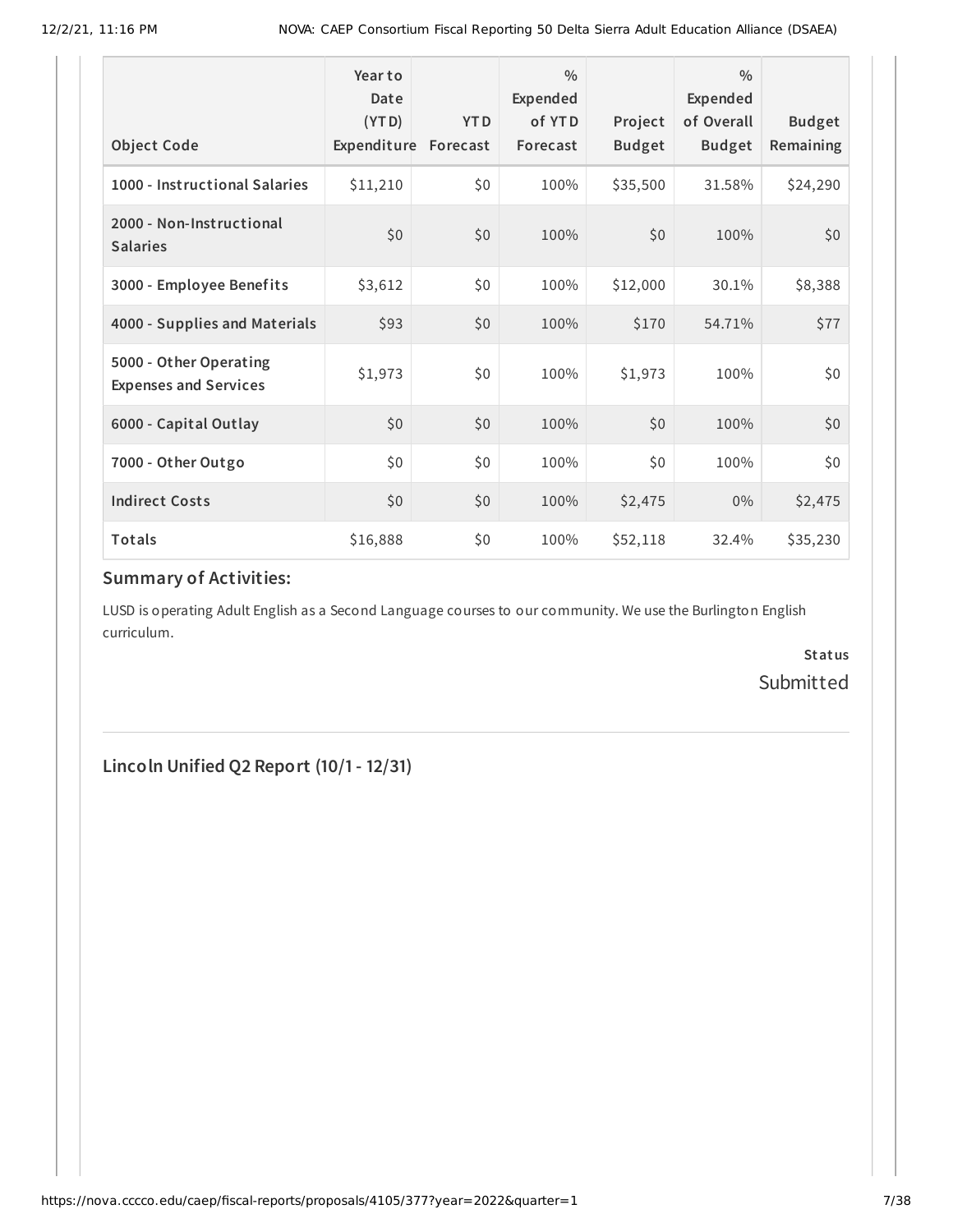| <b>Object Code</b>                                     | Year to<br>Date<br>(YTD)<br>Expenditure | <b>YTD</b><br>Forecast | $\frac{0}{0}$<br>Expended<br>of YTD<br>Forecast | Project<br><b>Budget</b> | $\frac{0}{0}$<br>Expended<br>of Overall<br><b>Budget</b> | <b>Budget</b><br>Remaining |
|--------------------------------------------------------|-----------------------------------------|------------------------|-------------------------------------------------|--------------------------|----------------------------------------------------------|----------------------------|
| 1000 - Instructional Salaries                          | \$11,210                                | \$0                    | 100%                                            | \$35,500                 | 31.58%                                                   | \$24,290                   |
| 2000 - Non-Instructional<br><b>Salaries</b>            | \$0                                     | \$0                    | 100%                                            | \$0                      | 100%                                                     | \$0                        |
| 3000 - Employee Benefits                               | \$3,612                                 | \$0                    | 100%                                            | \$12,000                 | 30.1%                                                    | \$8,388                    |
| 4000 - Supplies and Materials                          | \$93                                    | \$0                    | 100%                                            | \$170                    | 54.71%                                                   | \$77                       |
| 5000 - Other Operating<br><b>Expenses and Services</b> | \$1,973                                 | \$0                    | 100%                                            | \$1,973                  | 100%                                                     | \$0                        |
| 6000 - Capital Outlay                                  | \$0                                     | \$0                    | 100%                                            | \$0                      | 100%                                                     | \$0                        |
| 7000 - Other Outgo                                     | \$0                                     | \$0                    | 100%                                            | \$0                      | 100%                                                     | \$0                        |
| <b>Indirect Costs</b>                                  | \$0                                     | \$0                    | 100%                                            | \$2,475                  | $0\%$                                                    | \$2,475                    |
| Totals                                                 | \$16,888                                | \$0                    | 100%                                            | \$52,118                 | 32.4%                                                    | \$35,230                   |

Unsubmitted

**Lincoln Unified Q3 Report (1/1- 3/31)**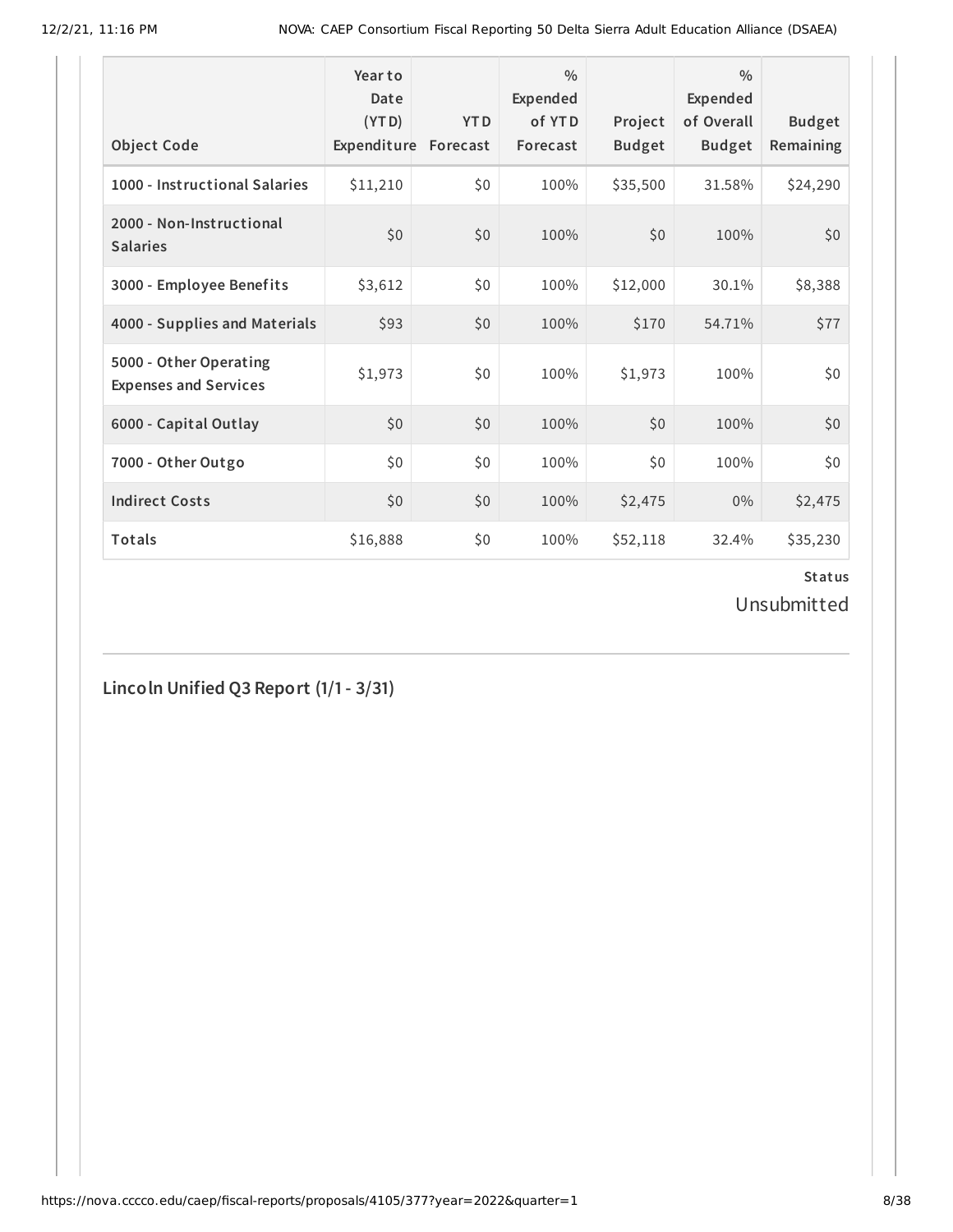| <b>Object Code</b>                                     | Year to<br>Date<br>(YTD)<br>Expenditure | <b>YTD</b><br>Forecast | $\frac{0}{0}$<br>Expended<br>of YTD<br>Forecast | Project<br><b>Budget</b> | $\frac{0}{0}$<br>Expended<br>of Overall<br><b>Budget</b> | <b>Budget</b><br>Remaining |
|--------------------------------------------------------|-----------------------------------------|------------------------|-------------------------------------------------|--------------------------|----------------------------------------------------------|----------------------------|
| 1000 - Instructional Salaries                          | \$11,210                                | \$0                    | 100%                                            | \$35,500                 | 31.58%                                                   | \$24,290                   |
| 2000 - Non-Instructional<br><b>Salaries</b>            | \$0                                     | \$0                    | 100%                                            | \$0                      | 100%                                                     | \$0                        |
| 3000 - Employee Benefits                               | \$3,612                                 | \$0                    | 100%                                            | \$12,000                 | 30.1%                                                    | \$8,388                    |
| 4000 - Supplies and Materials                          | \$93                                    | \$0                    | 100%                                            | \$170                    | 54.71%                                                   | \$77                       |
| 5000 - Other Operating<br><b>Expenses and Services</b> | \$1,973                                 | \$0                    | 100%                                            | \$1,973                  | 100%                                                     | \$0                        |
| 6000 - Capital Outlay                                  | \$0                                     | \$0                    | 100%                                            | \$0                      | 100%                                                     | \$0                        |
| 7000 - Other Outgo                                     | \$0                                     | \$0                    | 100%                                            | \$0                      | 100%                                                     | \$0                        |
| <b>Indirect Costs</b>                                  | \$0                                     | \$0                    | 100%                                            | \$2,475                  | $0\%$                                                    | \$2,475                    |
| Totals                                                 | \$16,888                                | \$0                    | 100%                                            | \$52,118                 | 32.4%                                                    | \$35,230                   |

Unsubmitted

**Lincoln Unified Q4 Report (4/1- 6/30)**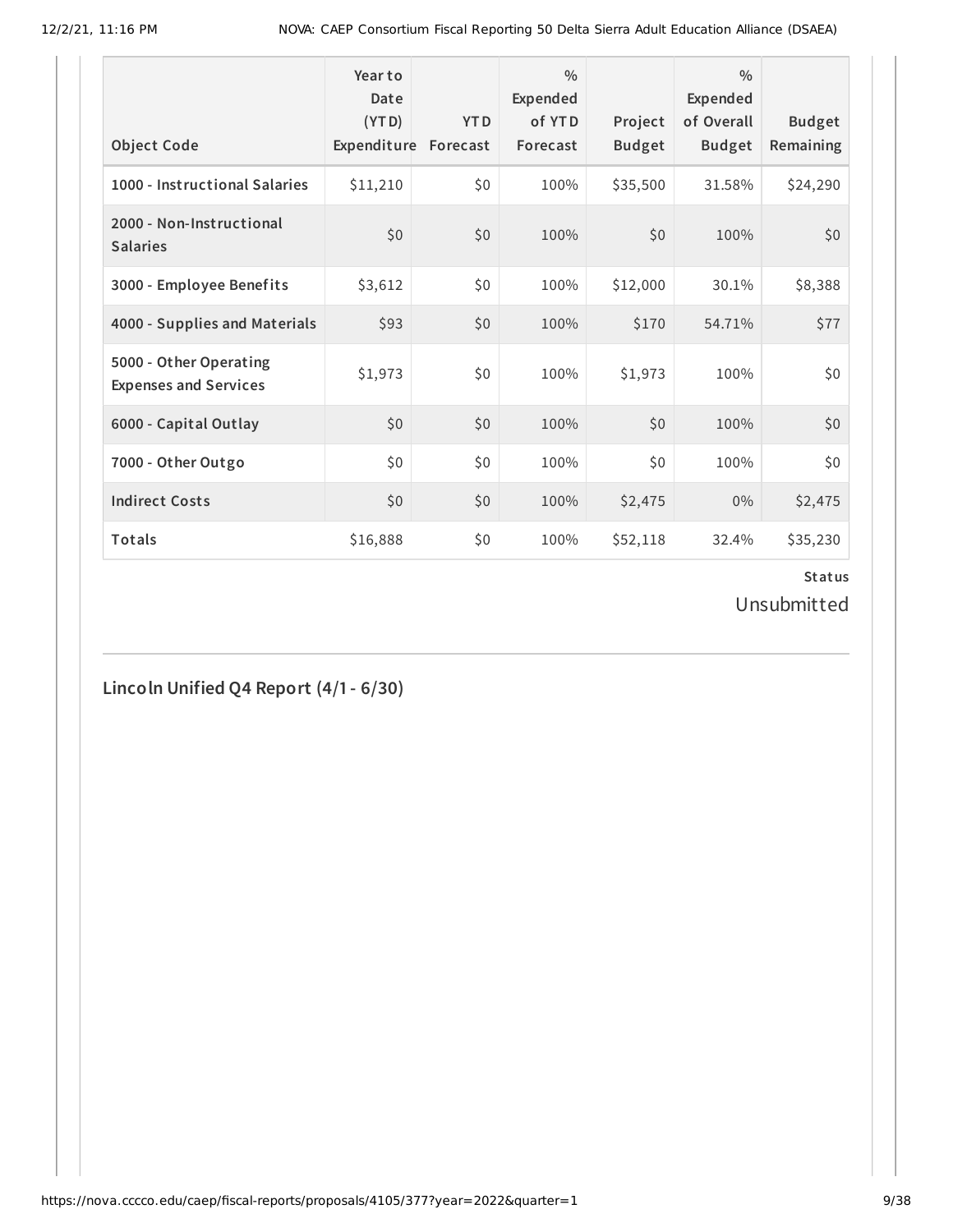| <b>Object Code</b>                                     | Year to<br>Date<br>(YTD)<br>Expenditure | <b>YTD</b><br>Forecast | $\frac{0}{0}$<br>Expended<br>of YTD<br>Forecast | Project<br><b>Budget</b> | $\frac{0}{0}$<br>Expended<br>of Overall<br><b>Budget</b> | <b>Budget</b><br>Remaining |
|--------------------------------------------------------|-----------------------------------------|------------------------|-------------------------------------------------|--------------------------|----------------------------------------------------------|----------------------------|
| 1000 - Instructional Salaries                          | \$11,210                                | \$0                    | 100%                                            | \$35,500                 | 31.58%                                                   | \$24,290                   |
| 2000 - Non-Instructional<br><b>Salaries</b>            | \$0                                     | \$0                    | 100%                                            | \$0                      | 100%                                                     | \$0                        |
| 3000 - Employee Benefits                               | \$3,612                                 | \$0                    | 100%                                            | \$12,000                 | 30.1%                                                    | \$8,388                    |
| 4000 - Supplies and Materials                          | \$93                                    | \$0                    | 100%                                            | \$170                    | 54.71%                                                   | \$77                       |
| 5000 - Other Operating<br><b>Expenses and Services</b> | \$1,973                                 | \$0                    | 100%                                            | \$1,973                  | 100%                                                     | \$0                        |
| 6000 - Capital Outlay                                  | \$0                                     | \$0                    | 100%                                            | \$0                      | 100%                                                     | \$0                        |
| 7000 - Other Outgo                                     | \$0                                     | \$0                    | 100%                                            | \$0                      | 100%                                                     | \$0                        |
| <b>Indirect Costs</b>                                  | \$0                                     | \$0                    | 100%                                            | \$2,475                  | $0\%$                                                    | \$2,475                    |
| <b>Totals</b>                                          | \$16,888                                | \$0                    | 100%                                            | \$52,118                 | 32.4%                                                    | \$35,230                   |
| <b>Status</b><br>Unsubmitted                           |                                         |                        |                                                 |                          |                                                          |                            |

# **Lodi Unified**

**Lodi Unified Q1 Report (7/1- 9/30)**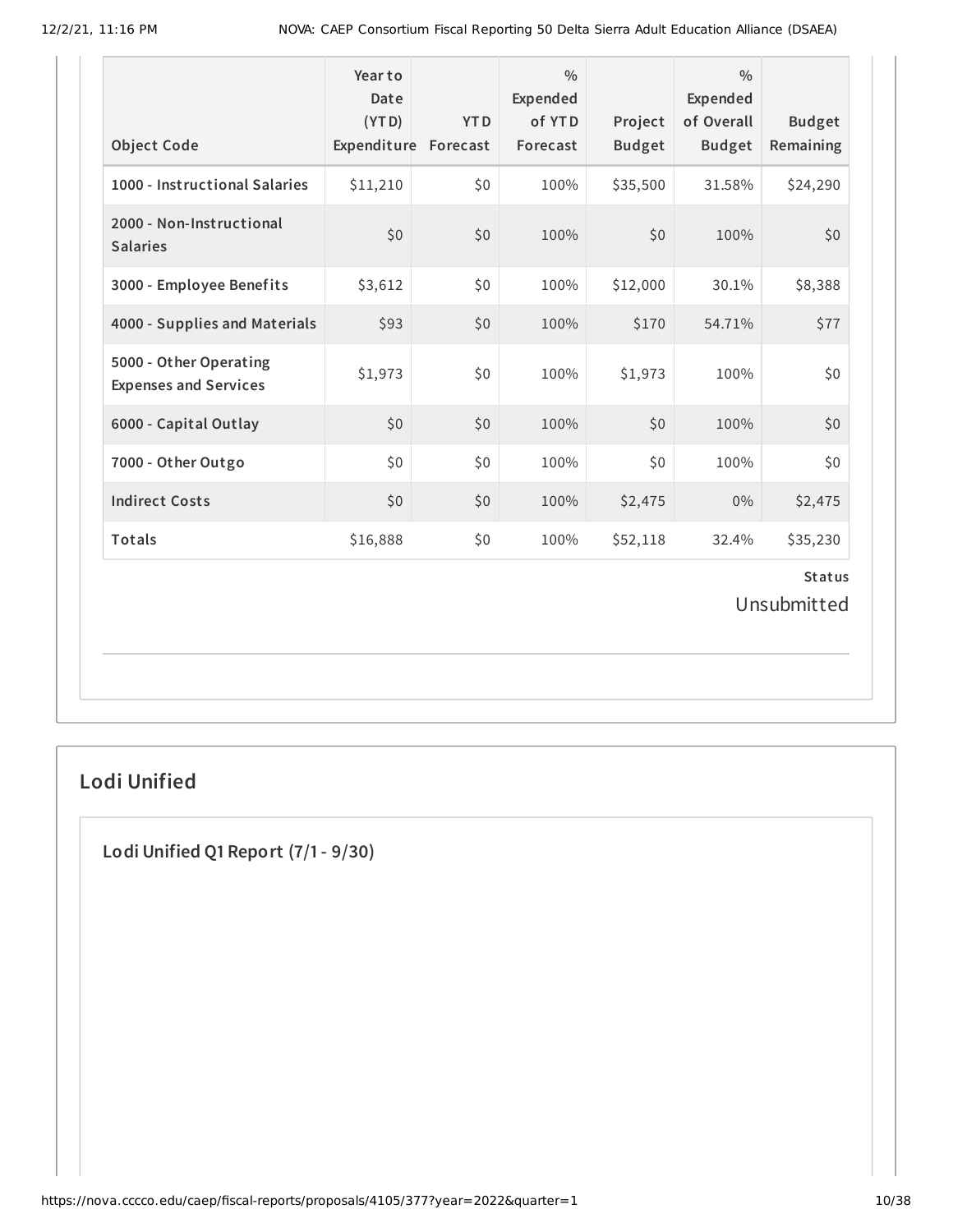|                                                        | Year to<br>Date<br>(YTD) | <b>YTD</b> | $\frac{0}{0}$<br>Expended<br>of YTD | Project       | $\frac{0}{0}$<br>Expended<br>of Overall | <b>Budget</b> |
|--------------------------------------------------------|--------------------------|------------|-------------------------------------|---------------|-----------------------------------------|---------------|
| <b>Object Code</b>                                     | Expenditure              | Forecast   | Forecast                            | <b>Budget</b> | <b>Budget</b>                           | Remaining     |
| 1000 - Instructional Salaries                          | \$118,177                | \$0        | 100%                                | \$816,000     | 14.48%                                  | \$697,823     |
| 2000 - Non-Instructional<br><b>Salaries</b>            | \$96,981                 | \$0        | 100%                                | \$380,038     | 25.52%                                  | \$283,057     |
| 3000 - Employee Benefits                               | \$76,976                 | \$0        | 100%                                | \$398,096     | 19.34%                                  | \$321,120     |
| 4000 - Supplies and Materials                          | \$0                      | \$0        | 100%                                | \$80,849      | $0\%$                                   | \$80,849      |
| 5000 - Other Operating<br><b>Expenses and Services</b> | \$31,167                 | \$0        | 100%                                | \$135,125     | 23.07%                                  | \$103,958     |
| 6000 - Capital Outlay                                  | \$0                      | \$0        | 100%                                | \$190,785     | $0\%$                                   | \$190,785     |
| 7000 - Other Outgo                                     | \$0\$                    | \$0        | 100%                                | \$0           | 100%                                    | \$0           |
| <b>Indirect Costs</b>                                  | \$16,165                 | \$0        | 100%                                | \$90,505      | 17.86%                                  | \$74,340      |
| <b>Totals</b>                                          | \$339,466                | \$0        | 100%                                | \$2,091,398   | 16.23%                                  | \$1,751,932   |

Submitted

**Lodi Unified Q2 Report (10/1- 12/31)**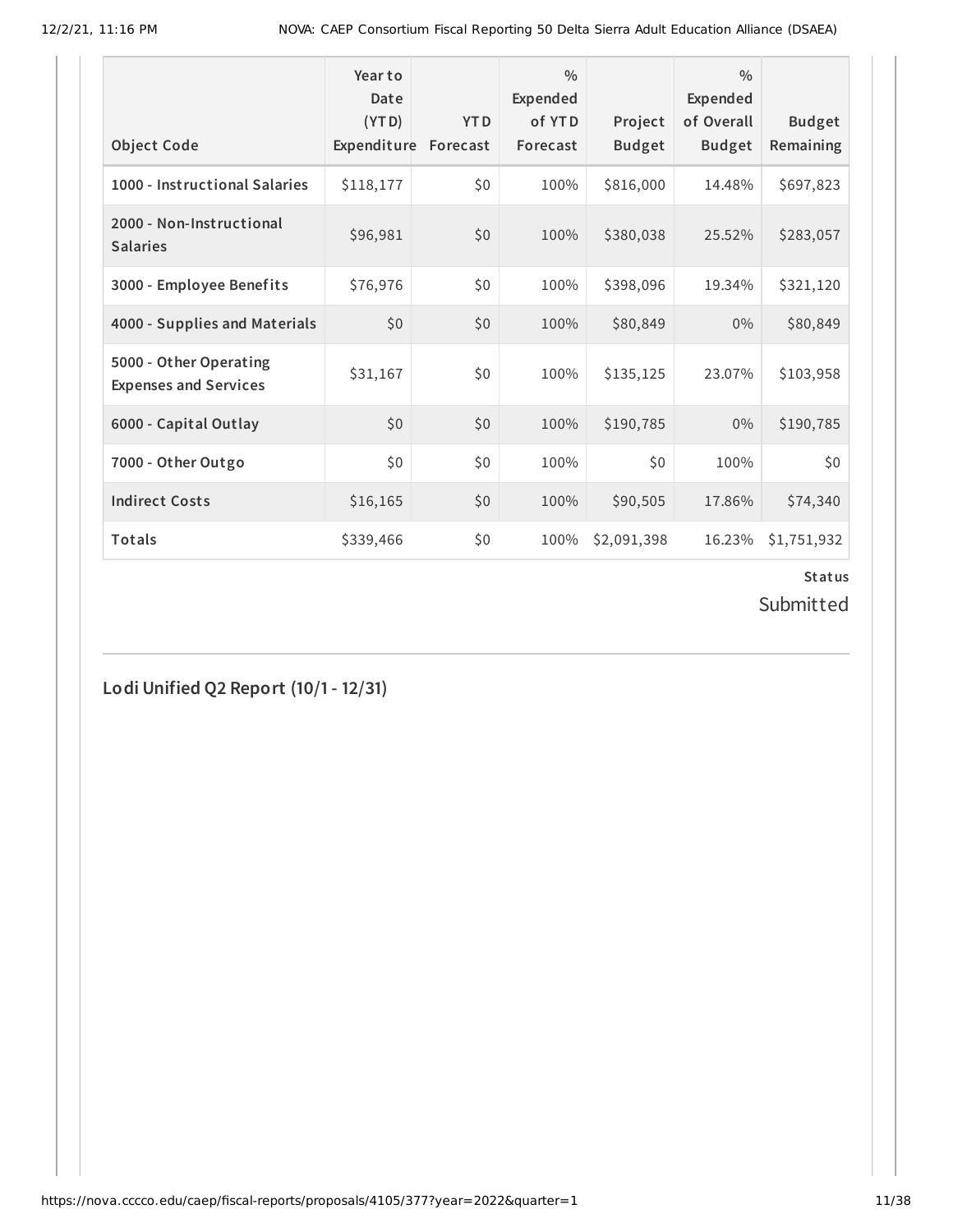|                                                        | Year to<br>Date<br>(YTD) | <b>YTD</b> | $\frac{0}{0}$<br>Expended<br>of YTD | Project       | $\frac{0}{0}$<br>Expended<br>of Overall | <b>Budget</b> |
|--------------------------------------------------------|--------------------------|------------|-------------------------------------|---------------|-----------------------------------------|---------------|
| <b>Object Code</b>                                     | Expenditure              | Forecast   | Forecast                            | <b>Budget</b> | <b>Budget</b>                           | Remaining     |
| 1000 - Instructional Salaries                          | \$118,177                | \$0        | 100%                                | \$816,000     | 14.48%                                  | \$697,823     |
| 2000 - Non-Instructional<br><b>Salaries</b>            | \$96,981                 | \$0        | 100%                                | \$380,038     | 25.52%                                  | \$283,057     |
| 3000 - Employee Benefits                               | \$76,976                 | \$0        | 100%                                | \$398,096     | 19.34%                                  | \$321,120     |
| 4000 - Supplies and Materials                          | \$0                      | \$0        | 100%                                | \$80,849      | $0\%$                                   | \$80,849      |
| 5000 - Other Operating<br><b>Expenses and Services</b> | \$31,167                 | \$0        | 100%                                | \$135,125     | 23.07%                                  | \$103,958     |
| 6000 - Capital Outlay                                  | \$0                      | \$0        | 100%                                | \$190,785     | $0\%$                                   | \$190,785     |
| 7000 - Other Outgo                                     | \$0\$                    | \$0        | 100%                                | \$0           | 100%                                    | \$0           |
| <b>Indirect Costs</b>                                  | \$16,165                 | \$0        | 100%                                | \$90,505      | 17.86%                                  | \$74,340      |
| <b>Totals</b>                                          | \$339,466                | \$0        | 100%                                | \$2,091,398   | 16.23%                                  | \$1,751,932   |

Unsubmitted

**Lodi Unified Q3 Report (1/1- 3/31)**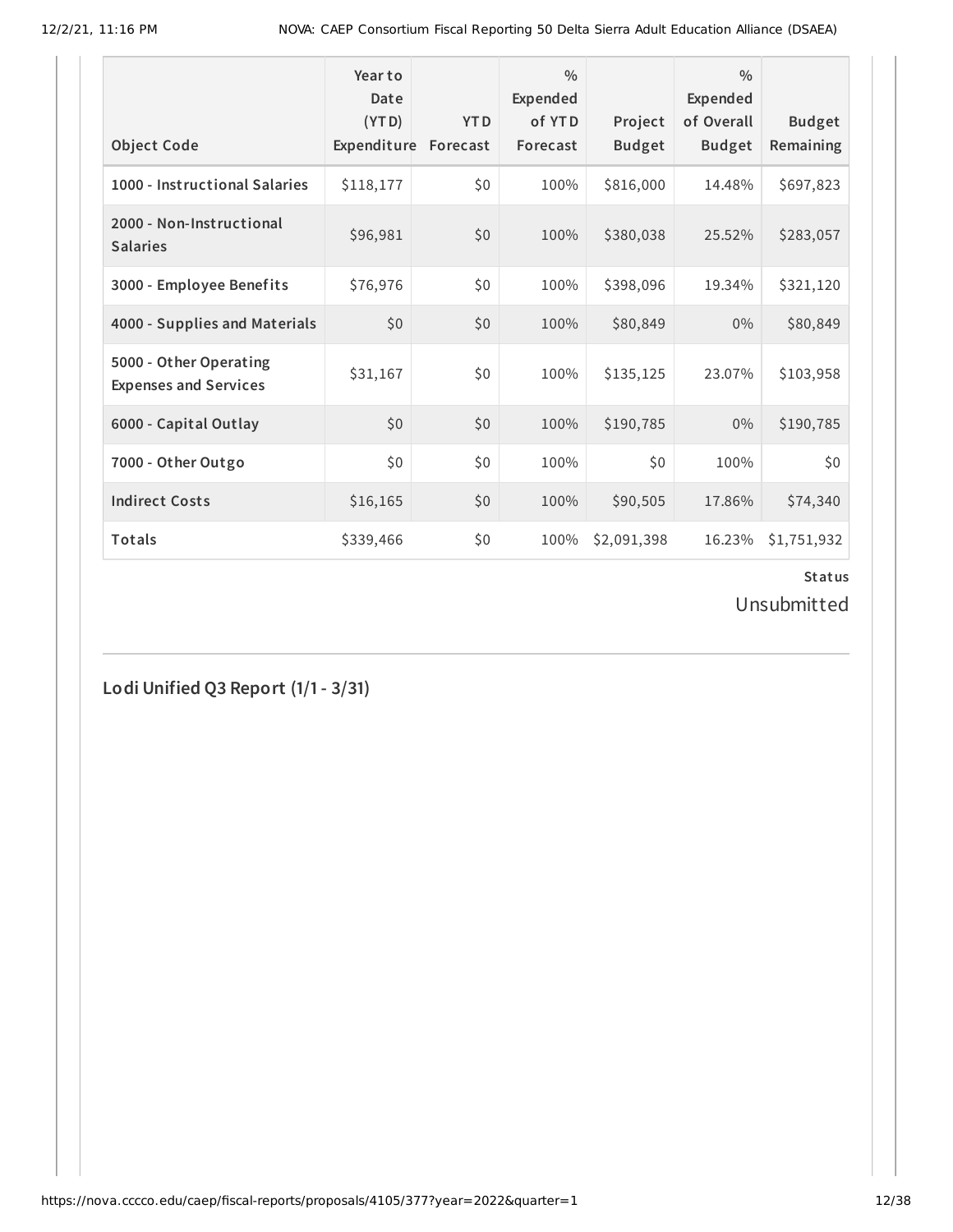|                                                        | Year to<br>Date<br>(YTD) | <b>YTD</b> | $\frac{0}{0}$<br>Expended<br>of YTD | Project       | $\frac{0}{0}$<br>Expended<br>of Overall | <b>Budget</b> |
|--------------------------------------------------------|--------------------------|------------|-------------------------------------|---------------|-----------------------------------------|---------------|
| <b>Object Code</b>                                     | Expenditure              | Forecast   | Forecast                            | <b>Budget</b> | <b>Budget</b>                           | Remaining     |
| 1000 - Instructional Salaries                          | \$118,177                | \$0        | 100%                                | \$816,000     | 14.48%                                  | \$697,823     |
| 2000 - Non-Instructional<br><b>Salaries</b>            | \$96,981                 | \$0        | 100%                                | \$380,038     | 25.52%                                  | \$283,057     |
| 3000 - Employee Benefits                               | \$76,976                 | \$0        | 100%                                | \$398,096     | 19.34%                                  | \$321,120     |
| 4000 - Supplies and Materials                          | \$0                      | \$0        | 100%                                | \$80,849      | $0\%$                                   | \$80,849      |
| 5000 - Other Operating<br><b>Expenses and Services</b> | \$31,167                 | \$0        | 100%                                | \$135,125     | 23.07%                                  | \$103,958     |
| 6000 - Capital Outlay                                  | \$0                      | \$0        | 100%                                | \$190,785     | $0\%$                                   | \$190,785     |
| 7000 - Other Outgo                                     | \$0\$                    | \$0        | 100%                                | \$0           | 100%                                    | \$0           |
| <b>Indirect Costs</b>                                  | \$16,165                 | \$0        | 100%                                | \$90,505      | 17.86%                                  | \$74,340      |
| Totals                                                 | \$339,466                | \$0        | 100%                                | \$2,091,398   | 16.23%                                  | \$1,751,932   |

Unsubmitted

**Lodi Unified Q4 Report (4/1- 6/30)**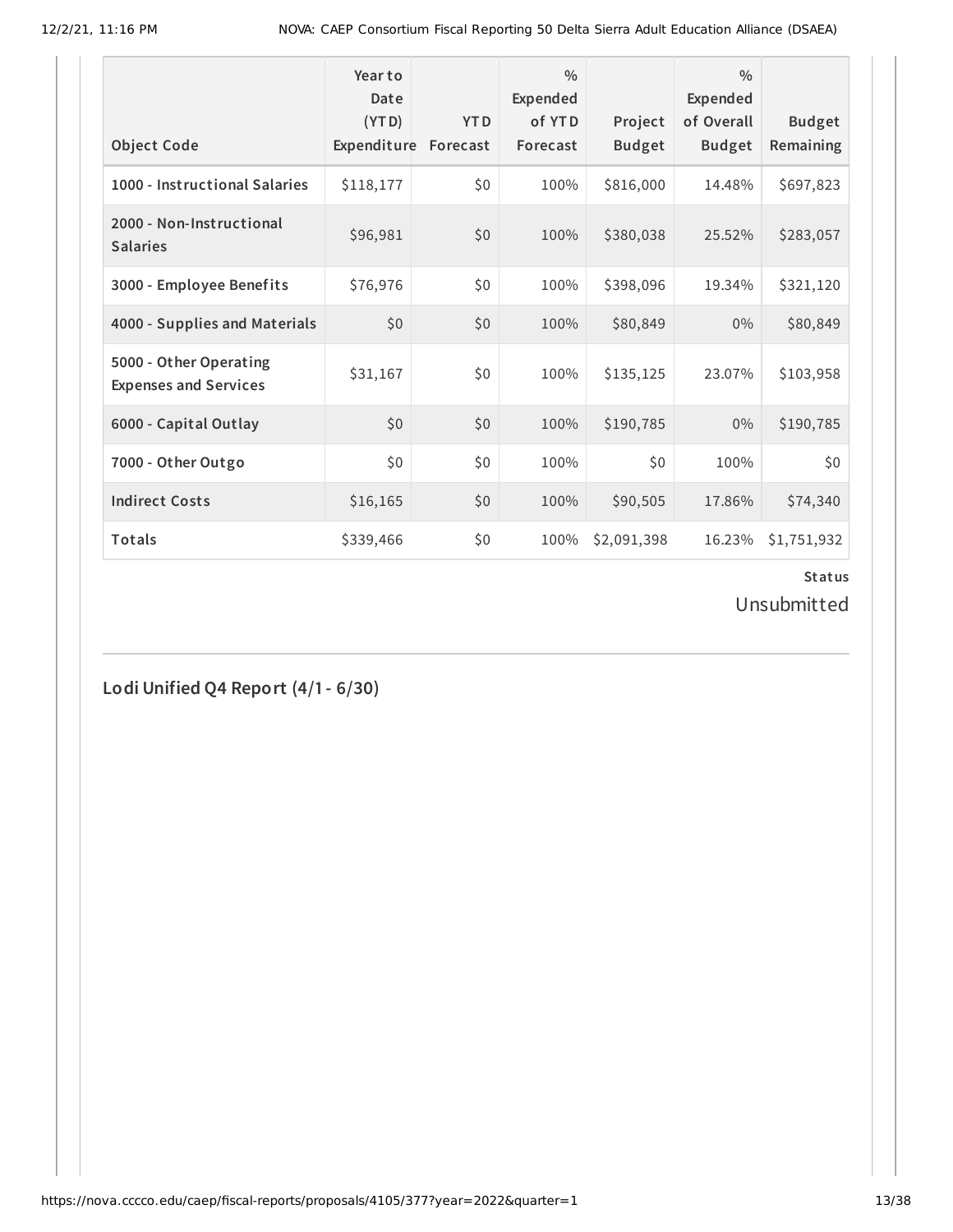| <b>Object Code</b>                                     | Year to<br>Date<br>(YTD)<br>Expenditure Forecast | <b>YTD</b> | $\frac{0}{0}$<br>Expended<br>of YTD<br>Forecast | Project<br><b>Budget</b> | $\frac{0}{0}$<br>Expended<br>of Overall<br><b>Budget</b> | <b>Budget</b><br>Remaining |  |  |
|--------------------------------------------------------|--------------------------------------------------|------------|-------------------------------------------------|--------------------------|----------------------------------------------------------|----------------------------|--|--|
| 1000 - Instructional Salaries                          | \$118,177                                        | \$0        | 100%                                            | \$816,000                | 14.48%                                                   | \$697,823                  |  |  |
| 2000 - Non-Instructional<br><b>Salaries</b>            | \$96,981                                         | \$0        | 100%                                            | \$380,038                | 25.52%                                                   | \$283,057                  |  |  |
| 3000 - Employee Benefits                               | \$76,976                                         | \$0        | 100%                                            | \$398,096                | 19.34%                                                   | \$321,120                  |  |  |
| 4000 - Supplies and Materials                          | \$0                                              | \$0        | 100%                                            | \$80,849                 | $0\%$                                                    | \$80,849                   |  |  |
| 5000 - Other Operating<br><b>Expenses and Services</b> | \$31,167                                         | \$0        | 100%                                            | \$135,125                | 23.07%                                                   | \$103,958                  |  |  |
| 6000 - Capital Outlay                                  | \$0                                              | \$0        | 100%                                            | \$190,785                | $0\%$                                                    | \$190,785                  |  |  |
| 7000 - Other Outgo                                     | \$0                                              | \$0        | 100%                                            | \$0                      | 100%                                                     | \$0                        |  |  |
| <b>Indirect Costs</b>                                  | \$16,165                                         | \$0        | 100%                                            | \$90,505                 | 17.86%                                                   | \$74,340                   |  |  |
| Totals                                                 | \$339,466                                        | \$0        | 100%                                            | \$2,091,398              | 16.23%                                                   | \$1,751,932                |  |  |
| <b>Status</b><br>Unsubmitted                           |                                                  |            |                                                 |                          |                                                          |                            |  |  |

# **Manteca Unified**

**Manteca Unified Q1 Report (7/1- 9/30)**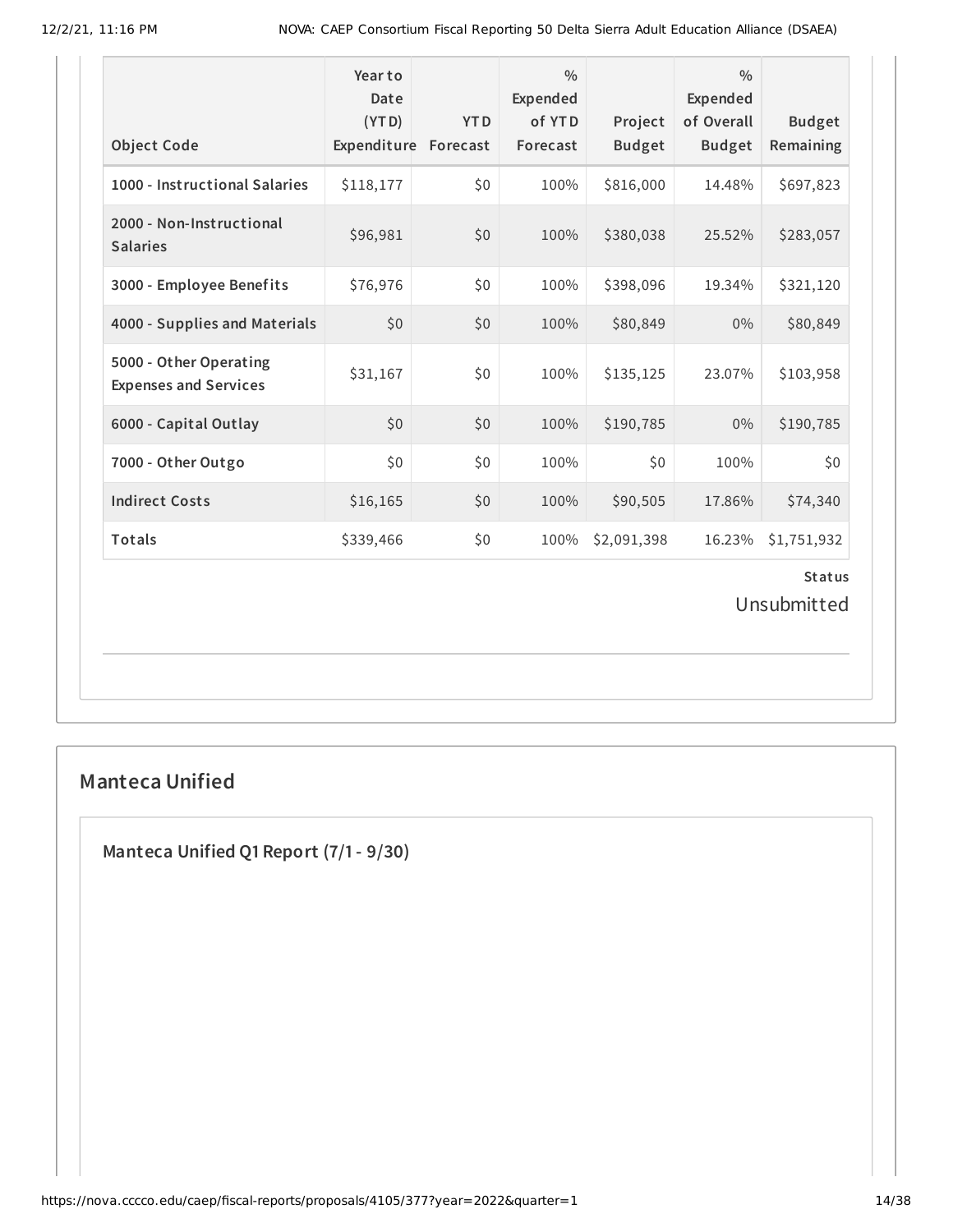|                                                        | Year to<br>Date<br>(YTD) | <b>YTD</b> | $\frac{0}{0}$<br>Expended<br>of YTD | Project       | $\frac{0}{0}$<br>Expended<br>of Overall | <b>Budget</b> |
|--------------------------------------------------------|--------------------------|------------|-------------------------------------|---------------|-----------------------------------------|---------------|
| <b>Object Code</b>                                     | Expenditure              | Forecast   | Forecast                            | <b>Budget</b> | <b>Budget</b>                           | Remaining     |
| 1000 - Instructional Salaries                          | \$109,125                | \$0        | 100%                                | \$791,238     | 13.79%                                  | \$682,113     |
| 2000 - Non-Instructional<br><b>Salaries</b>            | \$87,037                 | \$0        | 100%                                | \$406,004     | 21.44%                                  | \$318,967     |
| 3000 - Employee Benefits                               | \$52,193                 | \$0        | 100%                                | \$392,371     | 13.3%                                   | \$340,178     |
| 4000 - Supplies and Materials                          | \$63,171                 | \$0        | 100%                                | \$562,801     | 11.22%                                  | \$499,630     |
| 5000 - Other Operating<br><b>Expenses and Services</b> | \$55,759                 | \$0        | 100%                                | \$131,129     | 42.52%                                  | \$75,370      |
| 6000 - Capital Outlay                                  | \$0                      | \$0        | 100%                                | \$105,085     | $0\%$                                   | \$105,085     |
| 7000 - Other Outgo                                     | \$0                      | \$0        | 100%                                | \$0           | 100%                                    | \$0           |
| <b>Indirect Costs</b>                                  | \$8,101                  | \$0        | 100%                                | \$119,184     | 6.8%                                    | \$111,083     |
| <b>Totals</b>                                          | \$375,386                | \$0        | 100%                                | \$2,507,812   | 14.97%                                  | \$2,132,426   |

#### **Corrective Action Plan**

N/A

**Status** Submitted

**Manteca Unified Q2 Report (10/1- 12/31)**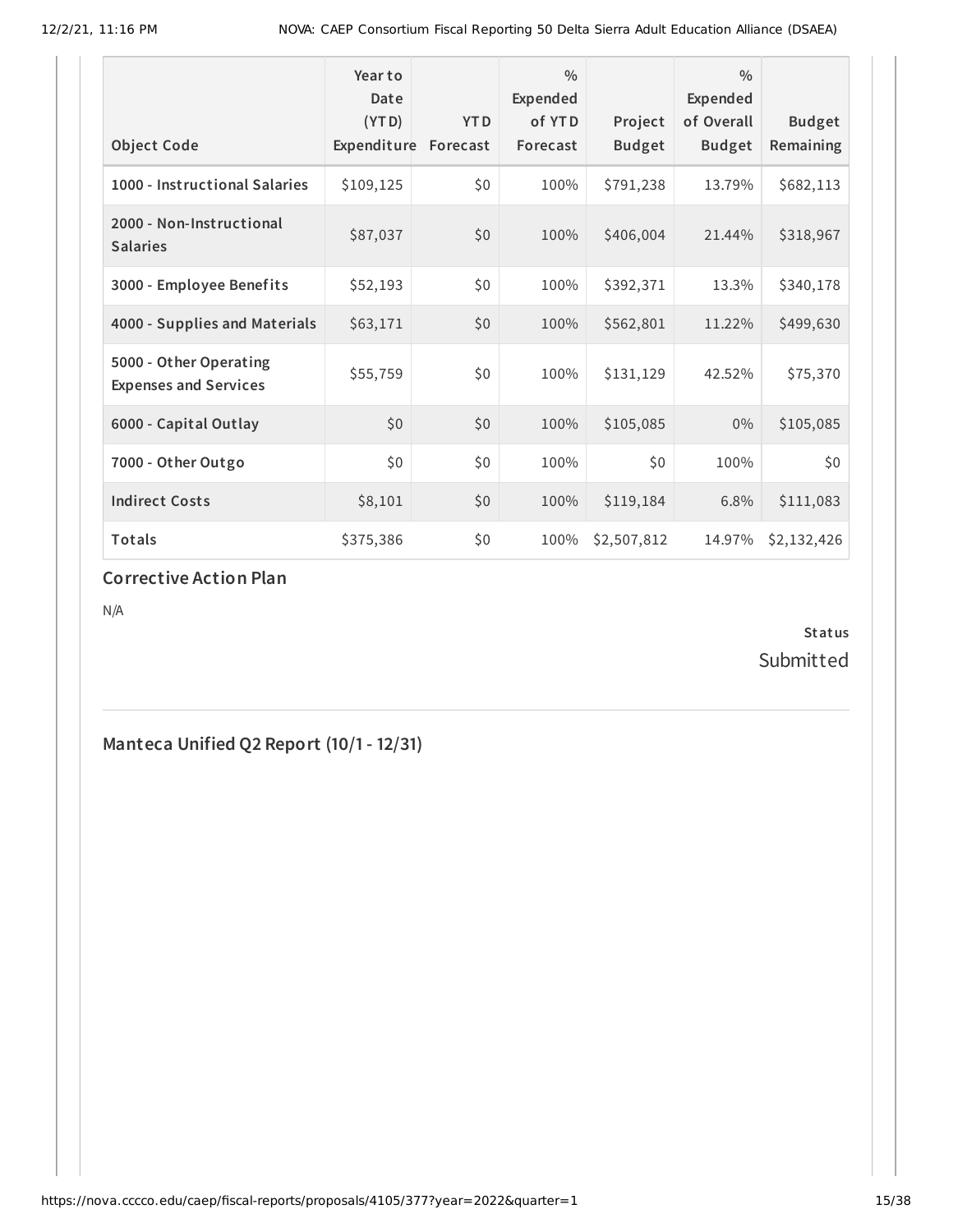|                                                        | Year to<br>Date<br>(YTD) | <b>YTD</b> | $\frac{0}{0}$<br>Expended<br>of YTD | Project       | $\frac{0}{0}$<br>Expended<br>of Overall | <b>Budget</b> |
|--------------------------------------------------------|--------------------------|------------|-------------------------------------|---------------|-----------------------------------------|---------------|
| <b>Object Code</b>                                     | Expenditure              | Forecast   | Forecast                            | <b>Budget</b> | <b>Budget</b>                           | Remaining     |
| 1000 - Instructional Salaries                          | \$109,125                | \$0        | 100%                                | \$791,238     | 13.79%                                  | \$682,113     |
| 2000 - Non-Instructional<br><b>Salaries</b>            | \$87,037                 | \$0        | 100%                                | \$406,004     | 21.44%                                  | \$318,967     |
| 3000 - Employee Benefits                               | \$52,193                 | \$0        | 100%                                | \$392,371     | 13.3%                                   | \$340,178     |
| 4000 - Supplies and Materials                          | \$63,171                 | \$0        | 100%                                | \$562,801     | 11.22%                                  | \$499,630     |
| 5000 - Other Operating<br><b>Expenses and Services</b> | \$55,759                 | \$0        | 100%                                | \$131,129     | 42.52%                                  | \$75,370      |
| 6000 - Capital Outlay                                  | \$0                      | \$0        | 100%                                | \$105,085     | $0\%$                                   | \$105,085     |
| 7000 - Other Outgo                                     | \$0\$                    | \$0        | 100%                                | \$0           | 100%                                    | \$0           |
| <b>Indirect Costs</b>                                  | \$8,101                  | \$0        | 100%                                | \$119,184     | 6.8%                                    | \$111,083     |
| <b>Totals</b>                                          | \$375,386                | \$0        | 100%                                | \$2,507,812   | 14.97%                                  | \$2,132,426   |

Unsubmitted

**Manteca Unified Q3 Report (1/1- 3/31)**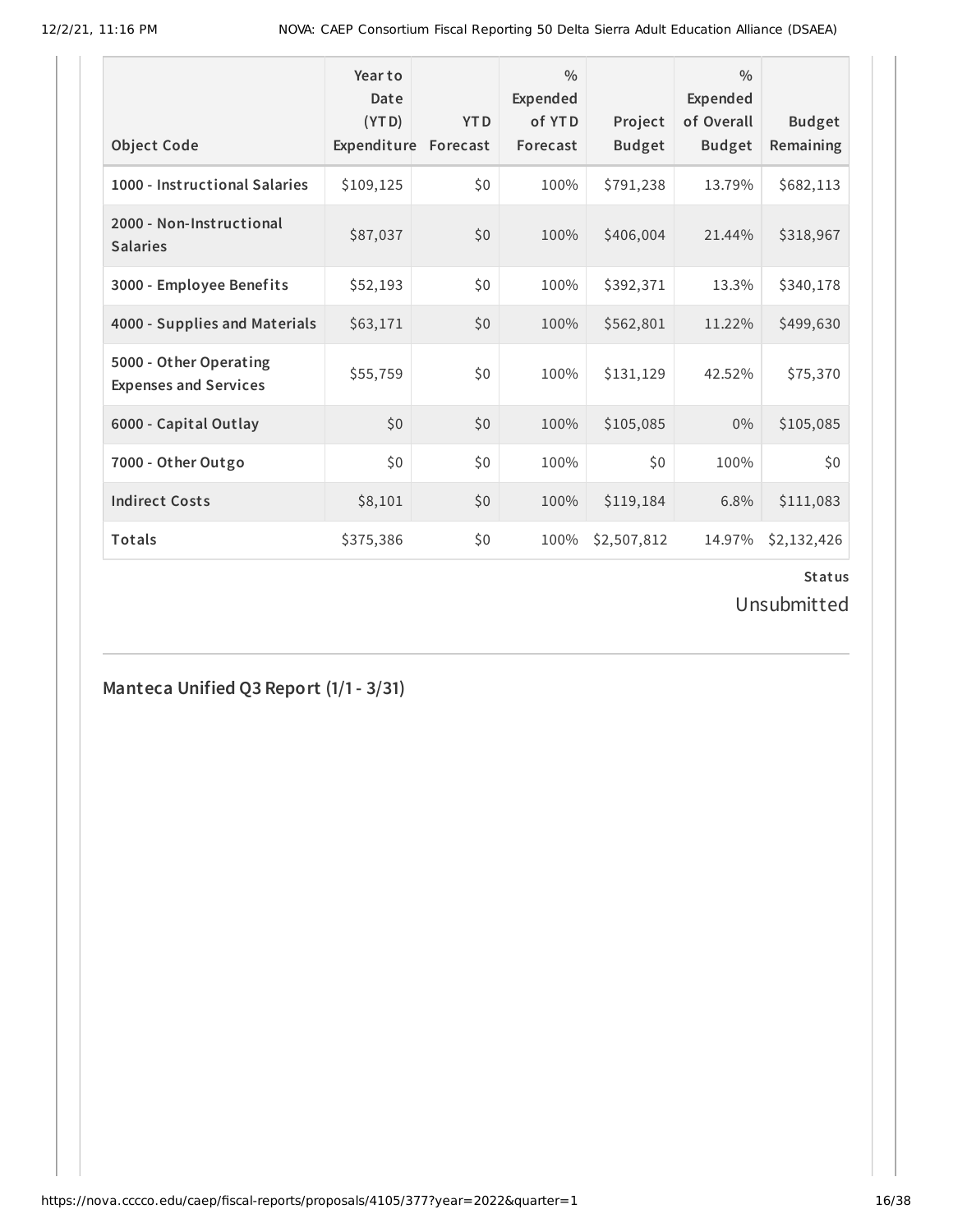|                                                        | Year to<br>Date<br>(YTD) | <b>YTD</b> | $\frac{0}{0}$<br>Expended<br>of YTD | Project       | $\frac{0}{0}$<br>Expended<br>of Overall | <b>Budget</b> |
|--------------------------------------------------------|--------------------------|------------|-------------------------------------|---------------|-----------------------------------------|---------------|
| <b>Object Code</b>                                     | Expenditure              | Forecast   | Forecast                            | <b>Budget</b> | <b>Budget</b>                           | Remaining     |
| 1000 - Instructional Salaries                          | \$109,125                | \$0        | 100%                                | \$791,238     | 13.79%                                  | \$682,113     |
| 2000 - Non-Instructional<br><b>Salaries</b>            | \$87,037                 | \$0        | 100%                                | \$406,004     | 21.44%                                  | \$318,967     |
| 3000 - Employee Benefits                               | \$52,193                 | \$0        | 100%                                | \$392,371     | 13.3%                                   | \$340,178     |
| 4000 - Supplies and Materials                          | \$63,171                 | \$0        | 100%                                | \$562,801     | 11.22%                                  | \$499,630     |
| 5000 - Other Operating<br><b>Expenses and Services</b> | \$55,759                 | \$0        | 100%                                | \$131,129     | 42.52%                                  | \$75,370      |
| 6000 - Capital Outlay                                  | \$0                      | \$0        | 100%                                | \$105,085     | $0\%$                                   | \$105,085     |
| 7000 - Other Outgo                                     | \$0\$                    | \$0        | 100%                                | \$0           | 100%                                    | \$0           |
| <b>Indirect Costs</b>                                  | \$8,101                  | \$0        | 100%                                | \$119,184     | 6.8%                                    | \$111,083     |
| Totals                                                 | \$375,386                | \$0        | 100%                                | \$2,507,812   | 14.97%                                  | \$2,132,426   |

Unsubmitted

**Manteca Unified Q4 Report (4/1- 6/30)**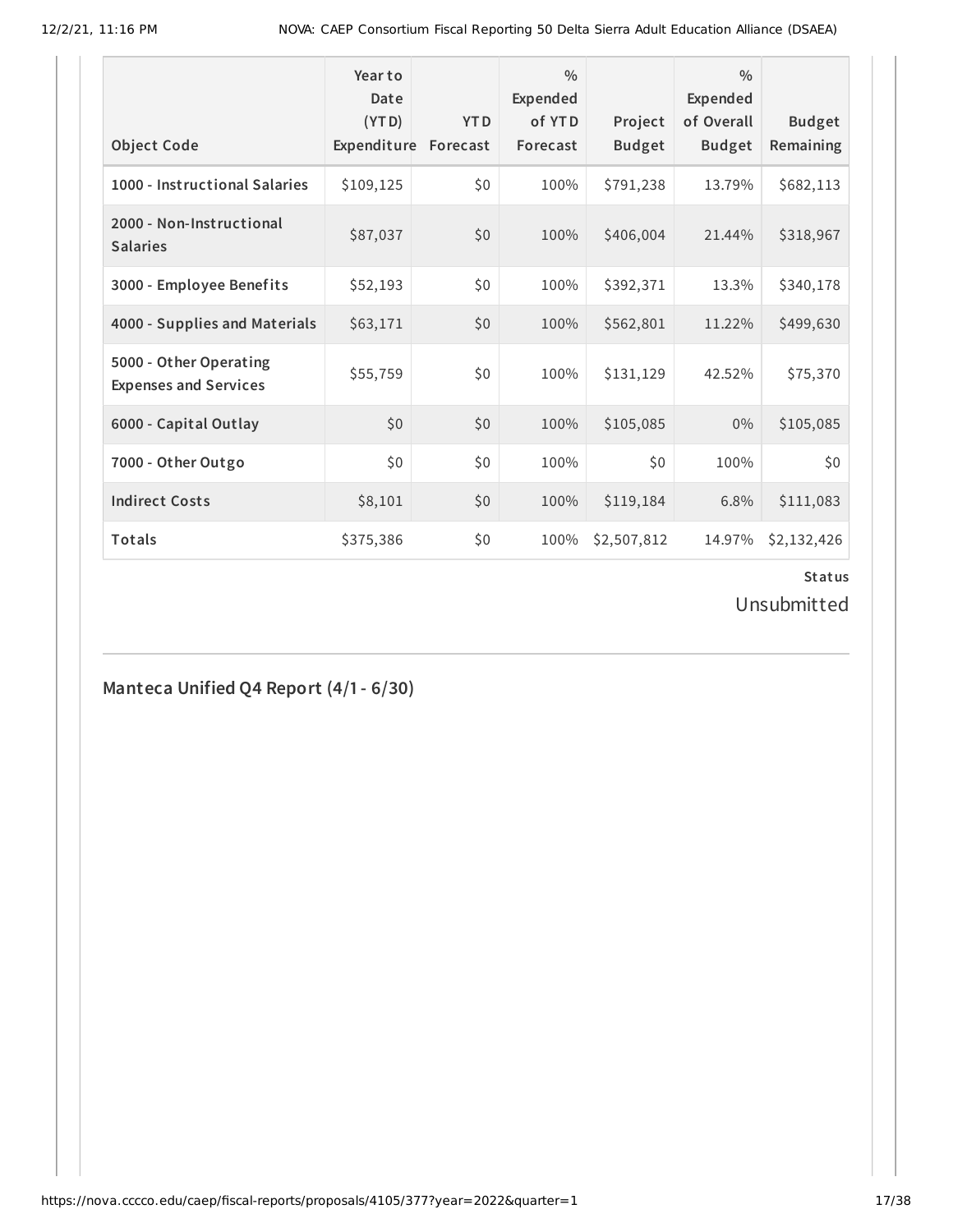| <b>Object Code</b>                                     | Year to<br>Date<br>(YTD)<br>Expenditure | <b>YTD</b><br>Forecast | $\frac{0}{0}$<br>Expended<br>of YTD<br>Forecast | Project<br><b>Budget</b> | $\frac{0}{0}$<br>Expended<br>of Overall<br><b>Budget</b> | <b>Budget</b><br>Remaining |  |  |
|--------------------------------------------------------|-----------------------------------------|------------------------|-------------------------------------------------|--------------------------|----------------------------------------------------------|----------------------------|--|--|
| 1000 - Instructional Salaries                          | \$109,125                               | \$0                    | 100%                                            | \$791,238                | 13.79%                                                   | \$682,113                  |  |  |
| 2000 - Non-Instructional<br><b>Salaries</b>            | \$87,037                                | \$0                    | 100%                                            | \$406,004                | 21.44%                                                   | \$318,967                  |  |  |
| 3000 - Employee Benefits                               | \$52,193                                | \$0                    | 100%                                            | \$392,371                | 13.3%                                                    | \$340,178                  |  |  |
| 4000 - Supplies and Materials                          | \$63,171                                | \$0                    | 100%                                            | \$562,801                | 11.22%                                                   | \$499,630                  |  |  |
| 5000 - Other Operating<br><b>Expenses and Services</b> | \$55,759                                | \$0                    | 100%                                            | \$131,129                | 42.52%                                                   | \$75,370                   |  |  |
| 6000 - Capital Outlay                                  | \$0                                     | \$0                    | 100%                                            | \$105,085                | $0\%$                                                    | \$105,085                  |  |  |
| 7000 - Other Outgo                                     | \$0                                     | \$0                    | 100%                                            | \$0                      | 100%                                                     | \$0                        |  |  |
| <b>Indirect Costs</b>                                  | \$8,101                                 | \$0                    | 100%                                            | \$119,184                | 6.8%                                                     | \$111,083                  |  |  |
| Totals                                                 | \$375,386                               | \$0                    | 100%                                            | \$2,507,812              | 14.97%                                                   | \$2,132,426                |  |  |
| <b>Status</b><br>المتمسط فالمستحاد والمستقط البالية    |                                         |                        |                                                 |                          |                                                          |                            |  |  |

Unsubmitted

# **River Delta Joint Unified**

**River Delta Joint Unified Q1 Report (7/1- 9/30)**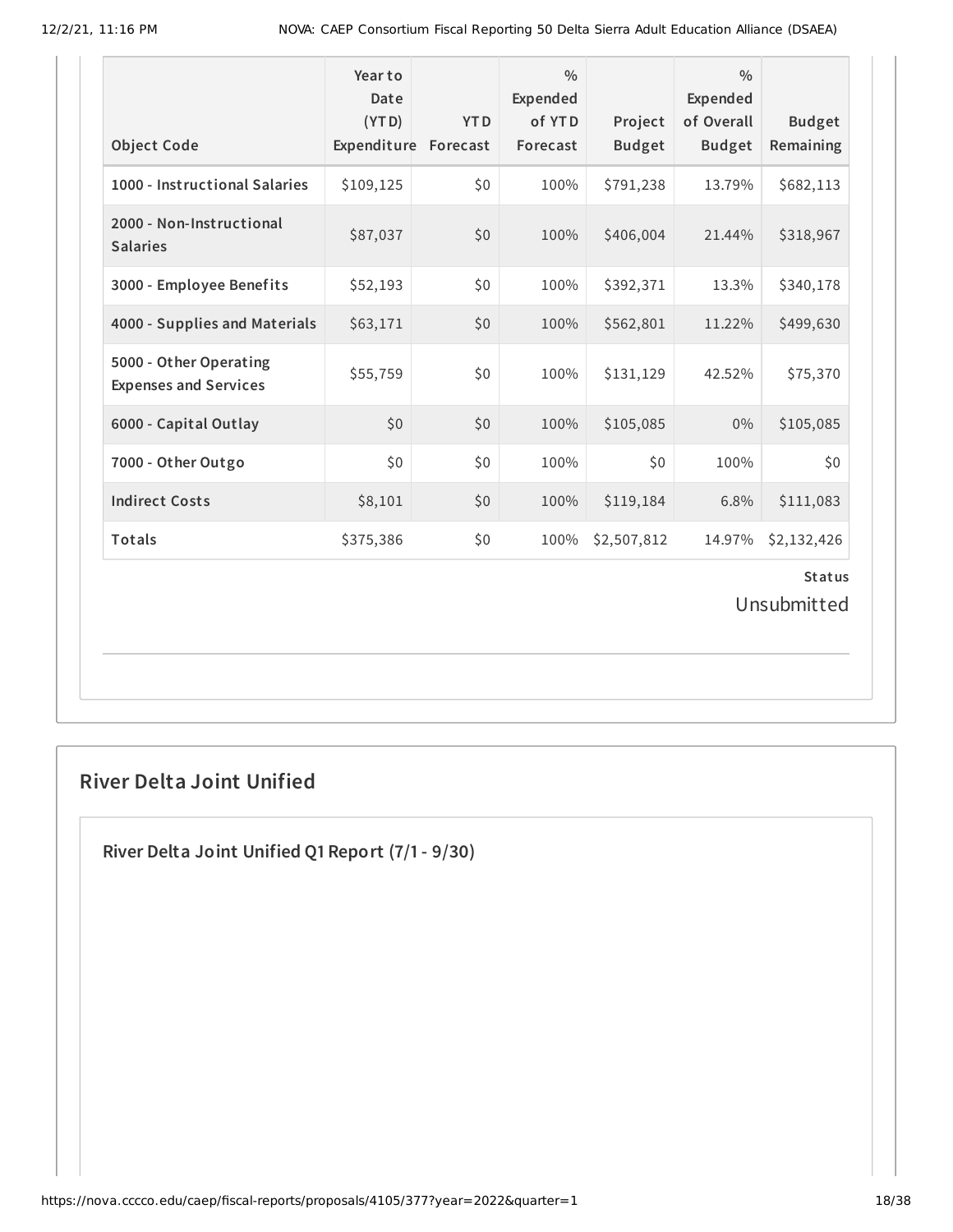|                                                        | Year to<br>Date<br>(YTD) | <b>YTD</b> | $\frac{0}{0}$<br>Expended<br>of YTD | Project       | $\frac{0}{0}$<br><b>Expended</b><br>of Overall | <b>Budget</b> |
|--------------------------------------------------------|--------------------------|------------|-------------------------------------|---------------|------------------------------------------------|---------------|
| <b>Object Code</b>                                     | Expenditure              | Forecast   | Forecast                            | <b>Budget</b> | <b>Budget</b>                                  | Remaining     |
| 1000 - Instructional Salaries                          | \$1,435                  | \$0        | 100%                                | \$45,000      | 3.19%                                          | \$43,565      |
| 2000 - Non-Instructional<br><b>Salaries</b>            | \$331                    | \$0        | 100%                                | \$25,000      | 1.32%                                          | \$24,669      |
| 3000 - Employee Benefits                               | \$521                    | \$0        | 100%                                | \$20,000      | 2.61%                                          | \$19,479      |
| 4000 - Supplies and Materials                          | \$57                     | \$0        | 100%                                | \$23,682      | 0.24%                                          | \$23,625      |
| 5000 - Other Operating<br><b>Expenses and Services</b> | \$731                    | \$0        | 100%                                | \$40,000      | 1.83%                                          | \$39,269      |
| 6000 - Capital Outlay                                  | \$0\$                    | \$0        | 100%                                | \$0           | 100%                                           | \$0           |
| 7000 - Other Outgo                                     | \$0                      | \$0        | 100%                                | \$0           | 100%                                           | \$0           |
| <b>Indirect Costs</b>                                  | \$0                      | \$0        | 100%                                | \$6,587       | $0\%$                                          | \$6,587       |
| Totals                                                 | \$3,075                  | \$0        | 100%                                | \$160,269     | 1.92%                                          | \$157,194     |

# **Corrective Action Plan**

Our program has suffered some setbacks due to Covid and staffing changes and we plan to work hard to address these asap.

> **Status** Submitted

# **River Delta Joint Unified Q2 Report (10/1- 12/31)**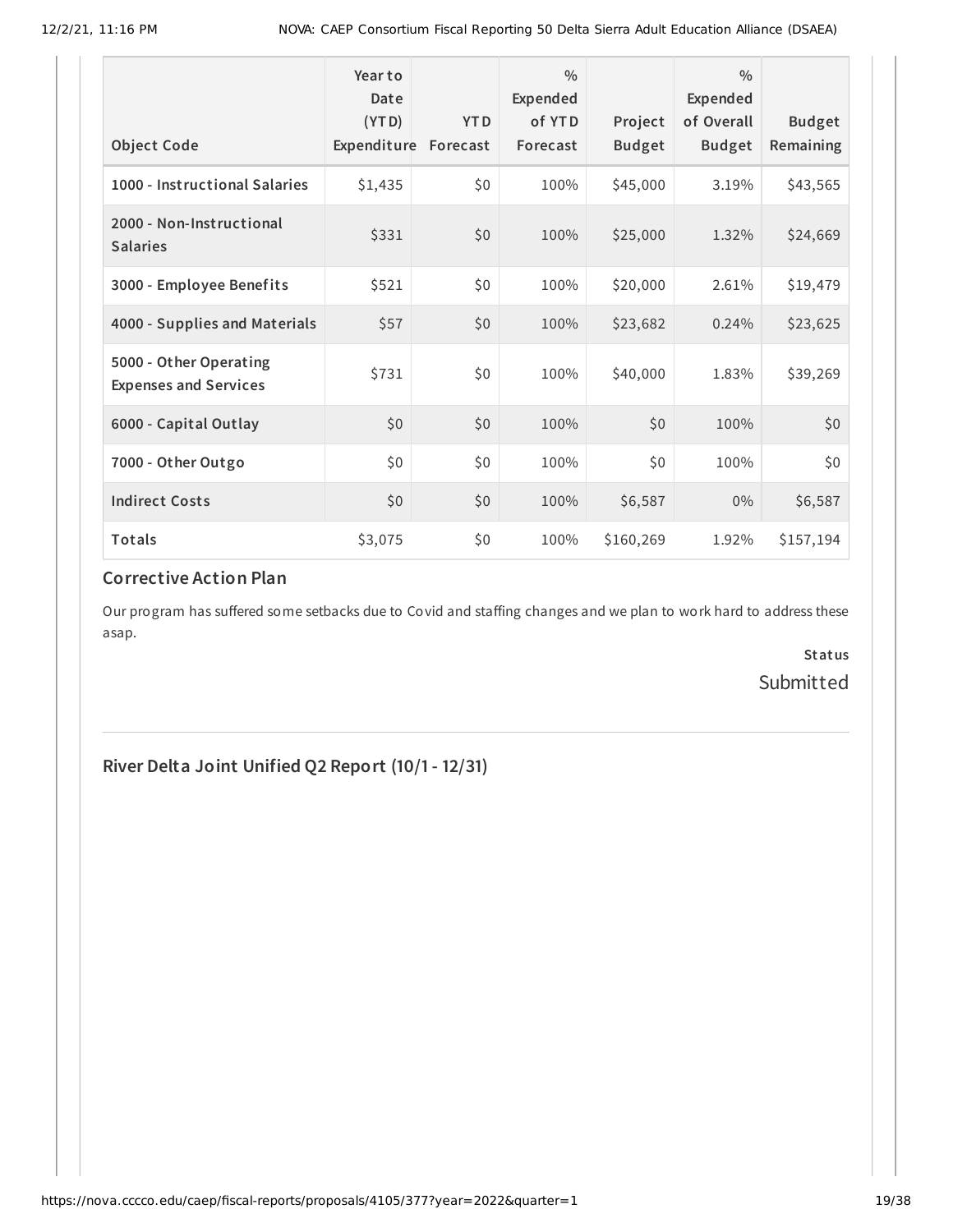| <b>Object Code</b>                                     | Year to<br>Date<br>(YTD)<br>Expenditure | <b>YTD</b><br>Forecast | $\frac{0}{0}$<br>Expended<br>of YTD<br>Forecast | Project<br><b>Budget</b> | $\frac{0}{0}$<br><b>Expended</b><br>of Overall<br><b>Budget</b> | <b>Budget</b><br>Remaining |
|--------------------------------------------------------|-----------------------------------------|------------------------|-------------------------------------------------|--------------------------|-----------------------------------------------------------------|----------------------------|
| 1000 - Instructional Salaries                          | \$1,435                                 | \$0                    | 100%                                            | \$45,000                 | 3.19%                                                           | \$43,565                   |
| 2000 - Non-Instructional<br><b>Salaries</b>            | \$331                                   | \$0                    | 100%                                            | \$25,000                 | 1.32%                                                           | \$24,669                   |
| 3000 - Employee Benefits                               | \$521                                   | \$0                    | 100%                                            | \$20,000                 | 2.61%                                                           | \$19,479                   |
| 4000 - Supplies and Materials                          | \$57                                    | \$0                    | 100%                                            | \$23,682                 | 0.24%                                                           | \$23,625                   |
| 5000 - Other Operating<br><b>Expenses and Services</b> | \$731                                   | \$0                    | 100%                                            | \$40,000                 | 1.83%                                                           | \$39,269                   |
| 6000 - Capital Outlay                                  | \$0                                     | \$0                    | 100%                                            | \$0                      | 100%                                                            | \$0                        |
| 7000 - Other Outgo                                     | \$0                                     | \$0                    | 100%                                            | \$0                      | 100%                                                            | \$0                        |
| <b>Indirect Costs</b>                                  | \$0                                     | \$0                    | 100%                                            | \$6,587                  | $0\%$                                                           | \$6,587                    |
| <b>Totals</b>                                          | \$3,075                                 | \$0                    | 100%                                            | \$160,269                | 1.92%                                                           | \$157,194                  |

Unsubmitted

# **River Delta Joint Unified Q3 Report (1/1- 3/31)**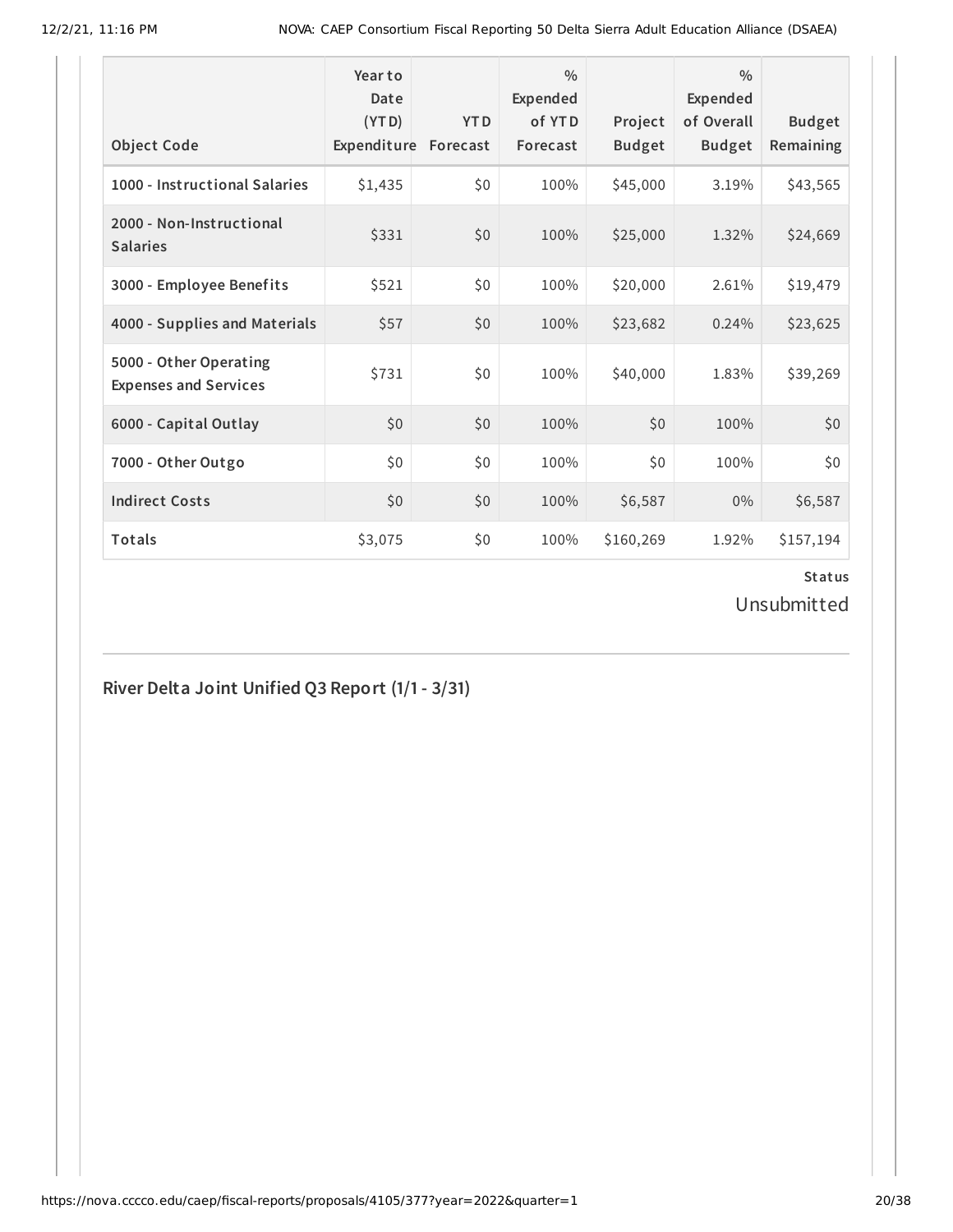| <b>Object Code</b>                                     | Year to<br>Date<br>(YTD)<br>Expenditure | <b>YTD</b><br>Forecast | $\frac{0}{0}$<br>Expended<br>of YTD<br>Forecast | Project<br><b>Budget</b> | $\frac{0}{0}$<br>Expended<br>of Overall<br><b>Budget</b> | <b>Budget</b><br>Remaining |
|--------------------------------------------------------|-----------------------------------------|------------------------|-------------------------------------------------|--------------------------|----------------------------------------------------------|----------------------------|
| 1000 - Instructional Salaries                          | \$1,435                                 | \$0                    | 100%                                            | \$45,000                 | 3.19%                                                    | \$43,565                   |
| 2000 - Non-Instructional<br><b>Salaries</b>            | \$331                                   | \$0                    | 100%                                            | \$25,000                 | 1.32%                                                    | \$24,669                   |
| 3000 - Employee Benefits                               | \$521                                   | \$0                    | 100%                                            | \$20,000                 | 2.61%                                                    | \$19,479                   |
| 4000 - Supplies and Materials                          | \$57                                    | \$0                    | 100%                                            | \$23,682                 | 0.24%                                                    | \$23,625                   |
| 5000 - Other Operating<br><b>Expenses and Services</b> | \$731                                   | \$0                    | 100%                                            | \$40,000                 | 1.83%                                                    | \$39,269                   |
| 6000 - Capital Outlay                                  | \$0                                     | \$0                    | 100%                                            | \$0                      | 100%                                                     | \$0                        |
| 7000 - Other Outgo                                     | \$0                                     | \$0                    | 100%                                            | \$0                      | 100%                                                     | \$0                        |
| <b>Indirect Costs</b>                                  | \$0                                     | \$0                    | 100%                                            | \$6,587                  | $0\%$                                                    | \$6,587                    |
| Totals                                                 | \$3,075                                 | \$0                    | 100%                                            | \$160,269                | 1.92%                                                    | \$157,194                  |

Unsubmitted

# **River Delta Joint Unified Q4 Report (4/1- 6/30)**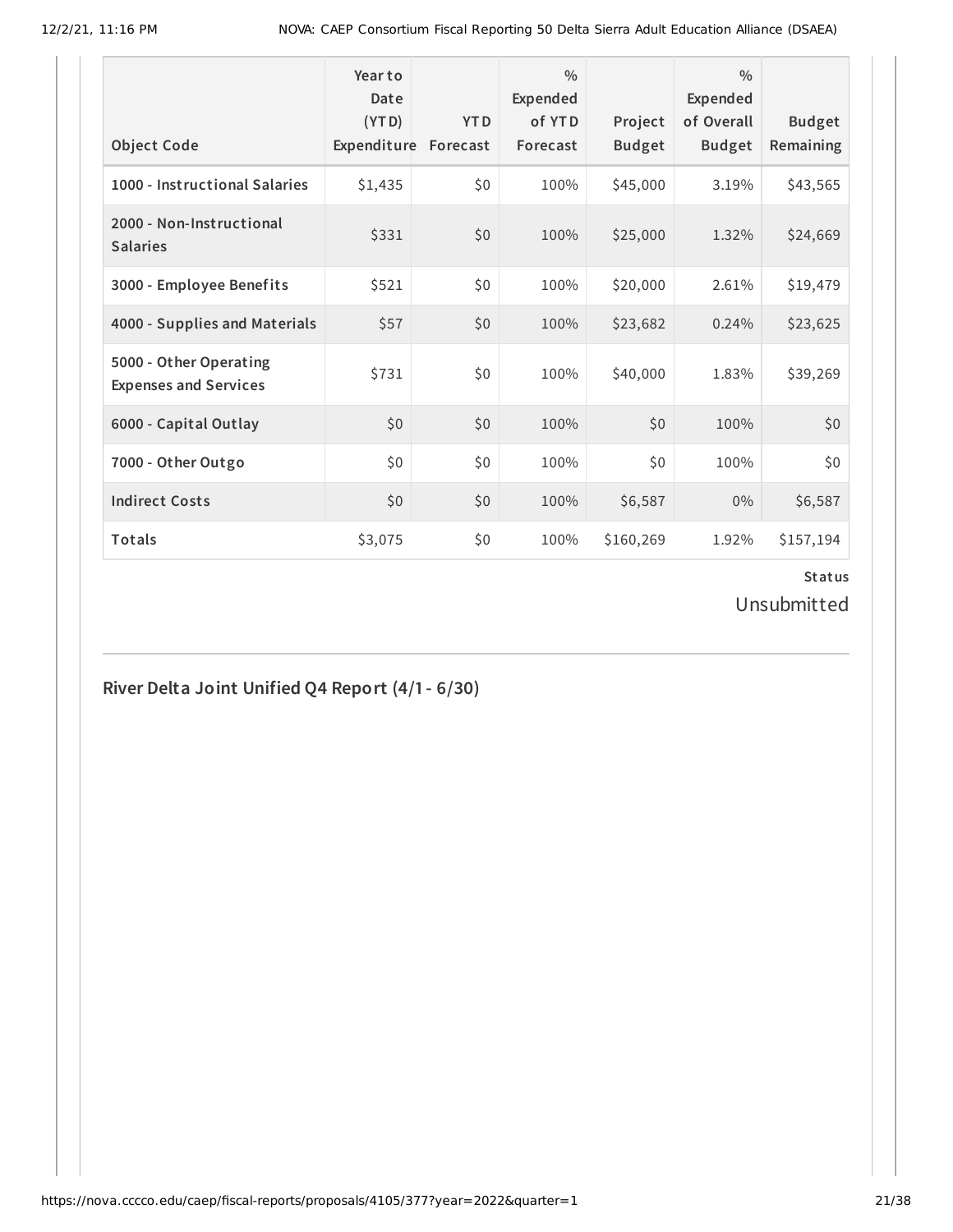| <b>Object Code</b>                                     | Year to<br>Date<br>(YTD)<br>Expenditure Forecast | <b>YTD</b> | $\frac{0}{0}$<br>Expended<br>of YTD<br>Forecast | Project<br><b>Budget</b> | $\frac{0}{0}$<br><b>Expended</b><br>of Overall<br><b>Budget</b> | <b>Budget</b><br>Remaining |  |  |
|--------------------------------------------------------|--------------------------------------------------|------------|-------------------------------------------------|--------------------------|-----------------------------------------------------------------|----------------------------|--|--|
| 1000 - Instructional Salaries                          | \$1,435                                          | \$0        | 100%                                            | \$45,000                 | 3.19%                                                           | \$43,565                   |  |  |
| 2000 - Non-Instructional<br><b>Salaries</b>            | \$331                                            | \$0        | 100%                                            | \$25,000                 | 1.32%                                                           | \$24,669                   |  |  |
| 3000 - Employee Benefits                               | \$521                                            | \$0        | 100%                                            | \$20,000                 | 2.61%                                                           | \$19,479                   |  |  |
| 4000 - Supplies and Materials                          | \$57                                             | \$0        | 100%                                            | \$23,682                 | 0.24%                                                           | \$23,625                   |  |  |
| 5000 - Other Operating<br><b>Expenses and Services</b> | \$731                                            | \$0        | 100%                                            | \$40,000                 | 1.83%                                                           | \$39,269                   |  |  |
| 6000 - Capital Outlay                                  | \$0                                              | \$0        | 100%                                            | \$0                      | 100%                                                            | \$0                        |  |  |
| 7000 - Other Outgo                                     | \$0                                              | \$0        | 100%                                            | \$0                      | 100%                                                            | \$0                        |  |  |
| <b>Indirect Costs</b>                                  | \$0                                              | \$0        | 100%                                            | \$6,587                  | 0%                                                              | \$6,587                    |  |  |
| Totals                                                 | \$3,075                                          | \$0        | 100%                                            | \$160,269                | 1.92%                                                           | \$157,194                  |  |  |
| <b>Status</b><br>Unsubmitted                           |                                                  |            |                                                 |                          |                                                                 |                            |  |  |

# **San Joaquin Co.Office of Education**

**San Joaquin Co.Office of Education Q1 Report (7/1- 9/30)**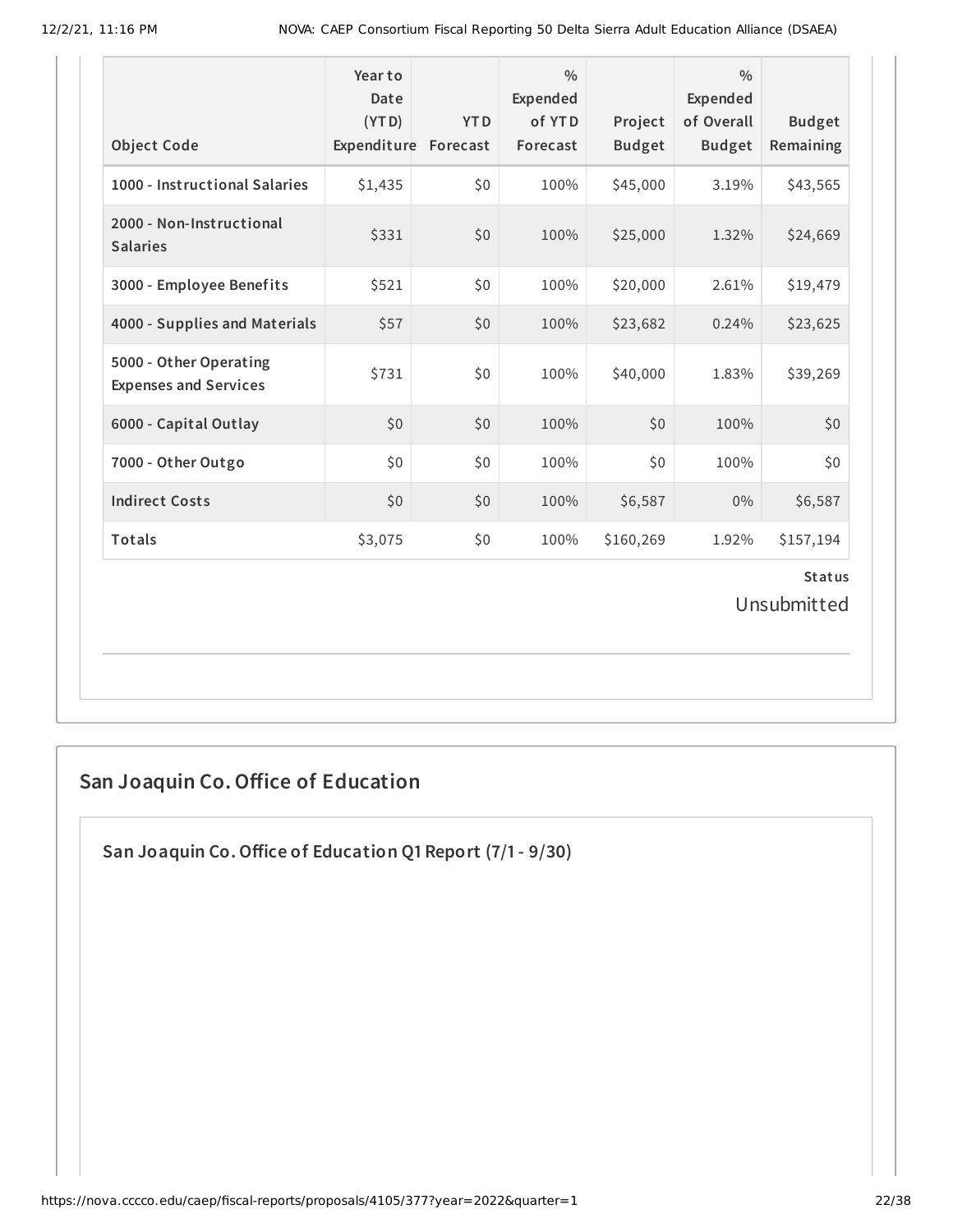| <b>Object Code</b>                                     | Year to<br>Date<br>(YTD)<br>Expenditure | <b>YTD</b><br>Forecast | $\frac{0}{0}$<br>Expended<br>of YTD<br>Forecast | Project<br><b>Budget</b> | $\frac{0}{0}$<br>Expended<br>of Overall<br><b>Budget</b> | <b>Budget</b><br>Remaining |
|--------------------------------------------------------|-----------------------------------------|------------------------|-------------------------------------------------|--------------------------|----------------------------------------------------------|----------------------------|
| 1000 - Instructional Salaries                          | \$0                                     | \$0                    | 100%                                            | \$0                      | 100%                                                     | \$0                        |
| 2000 - Non-Instructional<br><b>Salaries</b>            | \$0                                     | \$0                    | 100%                                            | \$0                      | 100%                                                     | \$0                        |
| 3000 - Employee Benefits                               | \$0                                     | \$0                    | 100%                                            | \$0                      | 100%                                                     | \$0                        |
| 4000 - Supplies and Materials                          | \$0                                     | \$0                    | 100%                                            | \$41,842                 | $0\%$                                                    | \$41,842                   |
| 5000 - Other Operating<br><b>Expenses and Services</b> | \$7,301                                 | \$0                    | 100%                                            | \$15,587                 | 46.84%                                                   | \$8,286                    |
| 6000 - Capital Outlay                                  | \$0                                     | \$0                    | 100%                                            | \$58,334                 | $0\%$                                                    | \$58,334                   |
| 7000 - Other Outgo                                     | \$0                                     | \$0                    | 100%                                            | \$0\$                    | 100%                                                     | \$0                        |
| <b>Indirect Costs</b>                                  | \$365                                   | \$0                    | 100%                                            | \$2,871                  | 12.71%                                                   | \$2,506                    |
| Totals                                                 | \$7,666                                 | \$0                    | 100%                                            | \$118,634                | 6.46%                                                    | \$110,968                  |

#### **Corrective Action Plan**

Due to COVID most materials and supplies are back-ordered.

**Status** Submitted

**San Joaquin Co.Office of Education Q2 Report (10/1- 12/31)**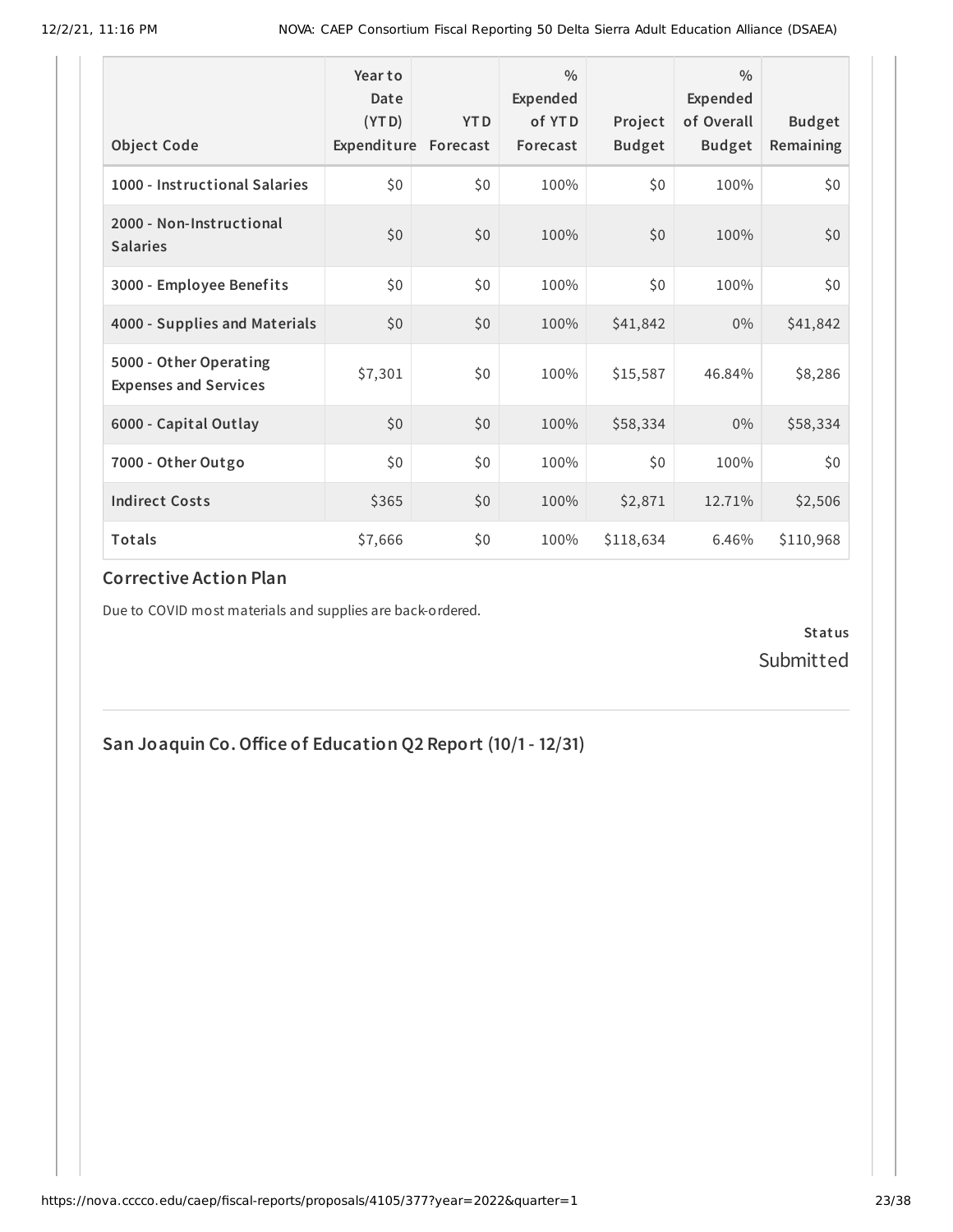| <b>Object Code</b>                                     | Year to<br>Date<br>(YTD)<br>Expenditure Forecast | <b>YTD</b> | $\frac{0}{0}$<br>Expended<br>of YTD<br>Forecast | Project<br><b>Budget</b> | $\frac{0}{0}$<br><b>Expended</b><br>of Overall<br><b>Budget</b> | <b>Budget</b><br>Remaining |
|--------------------------------------------------------|--------------------------------------------------|------------|-------------------------------------------------|--------------------------|-----------------------------------------------------------------|----------------------------|
| 1000 - Instructional Salaries                          | \$0                                              | \$0        | 100%                                            | \$0                      | 100%                                                            | \$0                        |
| 2000 - Non-Instructional<br><b>Salaries</b>            | \$0                                              | \$0        | 100%                                            | \$0                      | 100%                                                            | \$0                        |
| 3000 - Employee Benefits                               | \$0                                              | \$0        | 100%                                            | \$0                      | 100%                                                            | \$0                        |
| 4000 - Supplies and Materials                          | \$0                                              | \$0        | 100%                                            | \$41,842                 | $0\%$                                                           | \$41,842                   |
| 5000 - Other Operating<br><b>Expenses and Services</b> | \$7,301                                          | \$0        | 100%                                            | \$15,587                 | 46.84%                                                          | \$8,286                    |
| 6000 - Capital Outlay                                  | \$0                                              | \$0        | 100%                                            | \$58,334                 | $0\%$                                                           | \$58,334                   |
| 7000 - Other Outgo                                     | \$0                                              | \$0        | 100%                                            | \$0                      | 100%                                                            | \$0                        |
| <b>Indirect Costs</b>                                  | \$365                                            | \$0        | 100%                                            | \$2,871                  | 12.71%                                                          | \$2,506                    |
| <b>Totals</b>                                          | \$7,666                                          | \$0        | 100%                                            | \$118,634                | 6.46%                                                           | \$110,968                  |

Unsubmitted

**San Joaquin Co.Office of Education Q3 Report (1/1- 3/31)**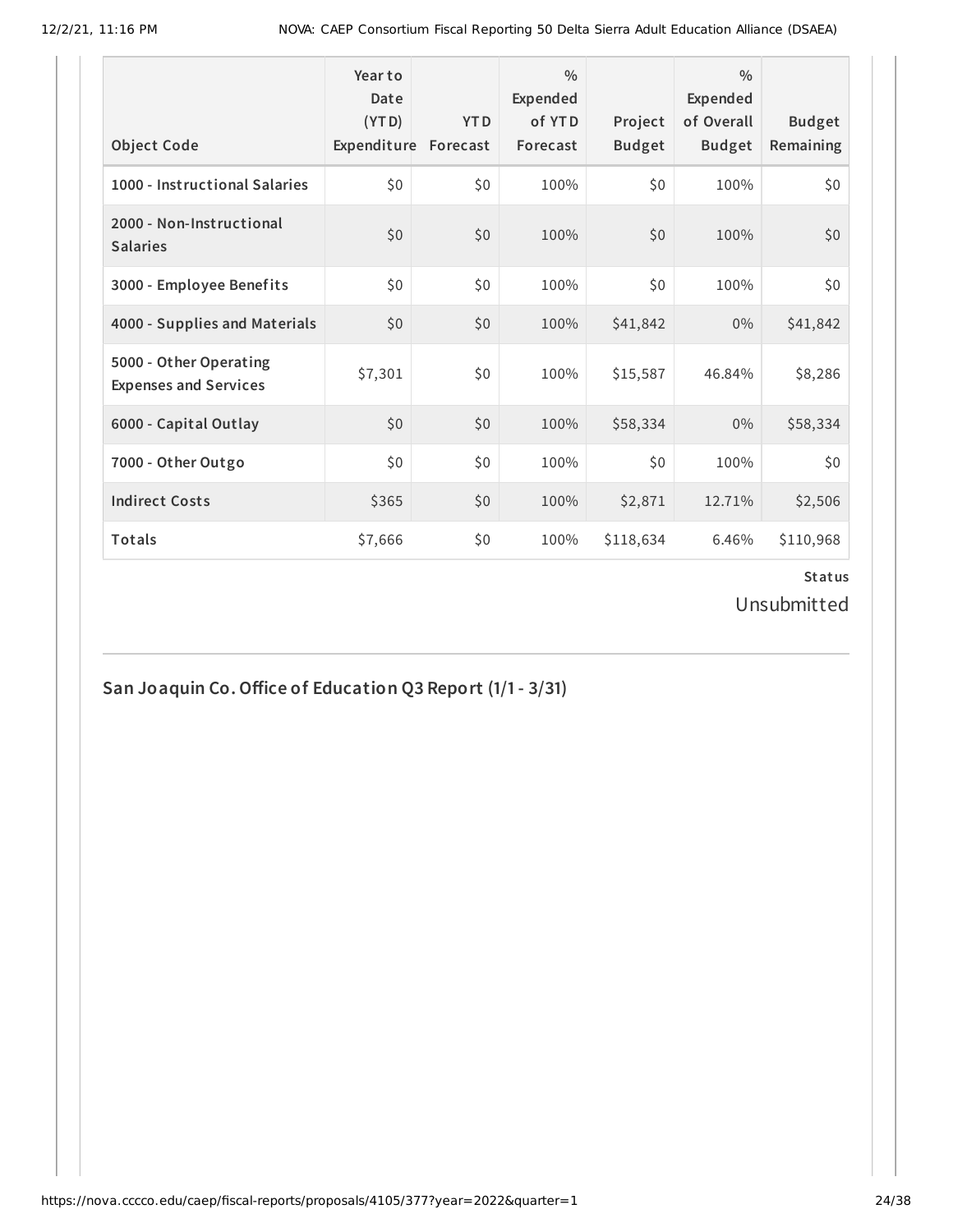| <b>Object Code</b>                                     | Year to<br>Date<br>(YTD)<br>Expenditure | <b>YTD</b><br>Forecast | $\frac{0}{0}$<br>Expended<br>of YTD<br>Forecast | Project<br><b>Budget</b> | $\frac{0}{0}$<br>Expended<br>of Overall<br><b>Budget</b> | <b>Budget</b><br>Remaining |
|--------------------------------------------------------|-----------------------------------------|------------------------|-------------------------------------------------|--------------------------|----------------------------------------------------------|----------------------------|
| 1000 - Instructional Salaries                          | \$0                                     | \$0                    | 100%                                            | \$0                      | 100%                                                     | \$0                        |
| 2000 - Non-Instructional<br><b>Salaries</b>            | \$0                                     | \$0                    | 100%                                            | \$0                      | 100%                                                     | \$0                        |
| 3000 - Employee Benefits                               | \$0                                     | \$0                    | 100%                                            | \$0                      | 100%                                                     | \$0                        |
| 4000 - Supplies and Materials                          | \$0                                     | \$0                    | 100%                                            | \$41,842                 | $0\%$                                                    | \$41,842                   |
| 5000 - Other Operating<br><b>Expenses and Services</b> | \$7,301                                 | \$0                    | 100%                                            | \$15,587                 | 46.84%                                                   | \$8,286                    |
| 6000 - Capital Outlay                                  | \$0                                     | \$0                    | 100%                                            | \$58,334                 | $0\%$                                                    | \$58,334                   |
| 7000 - Other Outgo                                     | \$0                                     | \$0                    | 100%                                            | \$0                      | 100%                                                     | \$0                        |
| <b>Indirect Costs</b>                                  | \$365                                   | \$0                    | 100%                                            | \$2,871                  | 12.71%                                                   | \$2,506                    |
| <b>Totals</b>                                          | \$7,666                                 | \$0                    | 100%                                            | \$118,634                | 6.46%                                                    | \$110,968                  |

Unsubmitted

**San Joaquin Co.Office of Education Q4 Report (4/1- 6/30)**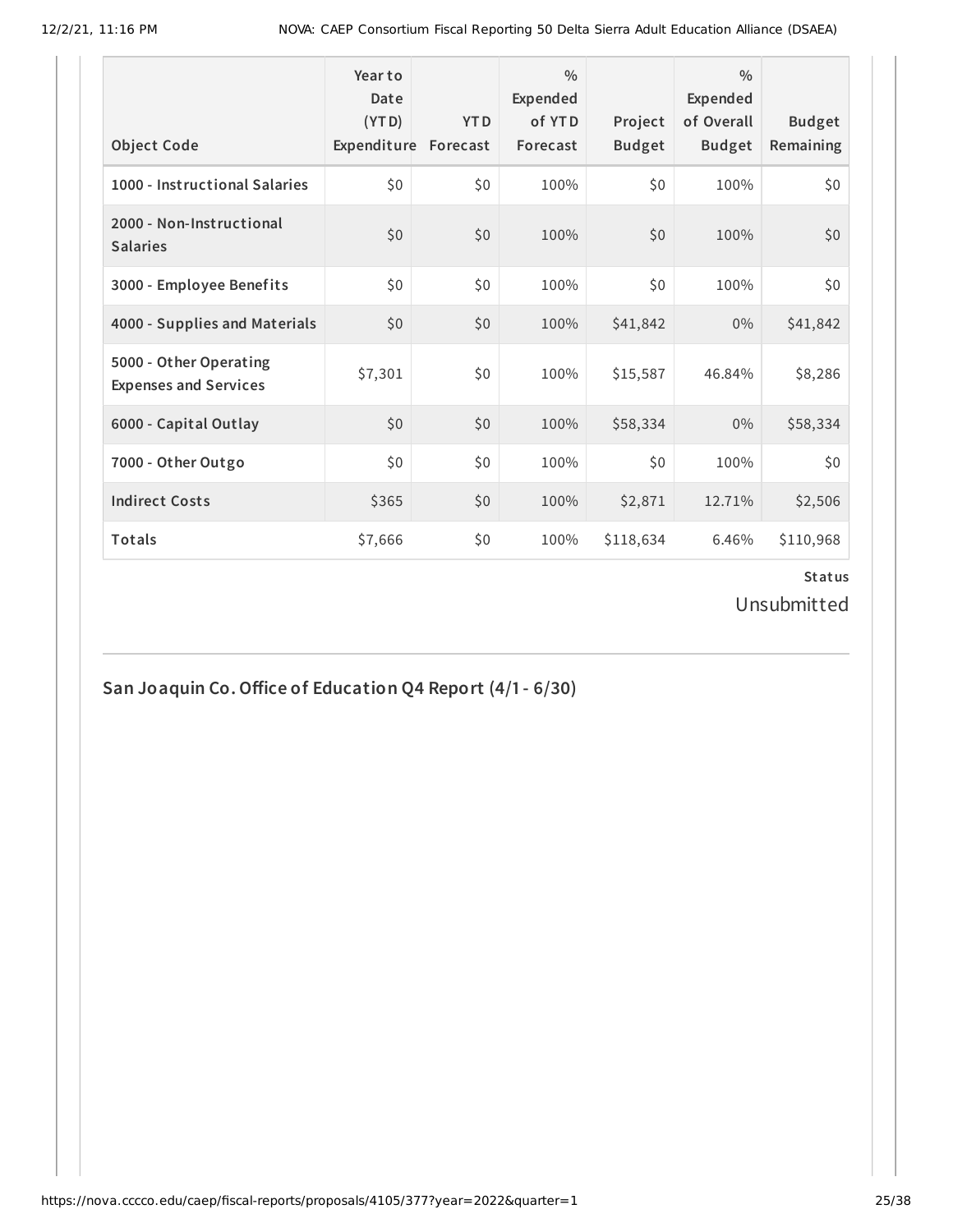| <b>Object Code</b>                                     | Year to<br>Date<br>(YTD)<br>Expenditure Forecast | <b>YTD</b> | $\frac{0}{0}$<br>Expended<br>of YTD<br>Forecast | Project<br><b>Budget</b> | $\frac{0}{0}$<br>Expended<br>of Overall<br><b>Budget</b> | <b>Budget</b><br>Remaining |  |  |
|--------------------------------------------------------|--------------------------------------------------|------------|-------------------------------------------------|--------------------------|----------------------------------------------------------|----------------------------|--|--|
| 1000 - Instructional Salaries                          | \$0                                              | \$0        | 100%                                            | \$0                      | 100%                                                     | \$0                        |  |  |
| 2000 - Non-Instructional<br><b>Salaries</b>            | \$0                                              | \$0        | 100%                                            | \$0                      | 100%                                                     | \$0                        |  |  |
| 3000 - Employee Benefits                               | \$0                                              | \$0        | 100%                                            | \$0                      | 100%                                                     | \$0                        |  |  |
| 4000 - Supplies and Materials                          | \$0                                              | \$0        | 100%                                            | \$41,842                 | 0%                                                       | \$41,842                   |  |  |
| 5000 - Other Operating<br><b>Expenses and Services</b> | \$7,301                                          | \$0        | 100%                                            | \$15,587                 | 46.84%                                                   | \$8,286                    |  |  |
| 6000 - Capital Outlay                                  | \$0                                              | \$0        | 100%                                            | \$58,334                 | $0\%$                                                    | \$58,334                   |  |  |
| 7000 - Other Outgo                                     | \$0                                              | \$0        | 100%                                            | \$0                      | 100%                                                     | \$0                        |  |  |
| <b>Indirect Costs</b>                                  | \$365                                            | \$0        | 100%                                            | \$2,871                  | 12.71%                                                   | \$2,506                    |  |  |
| <b>Totals</b>                                          | \$7,666                                          | \$0        | 100%                                            | \$118,634                | 6.46%                                                    | \$110,968                  |  |  |
| <b>Status</b><br>Unsubmitted                           |                                                  |            |                                                 |                          |                                                          |                            |  |  |

# **San Joaquin Delta CCD**

**San Joaquin Delta CCD Q1 Report (7/1- 9/30)**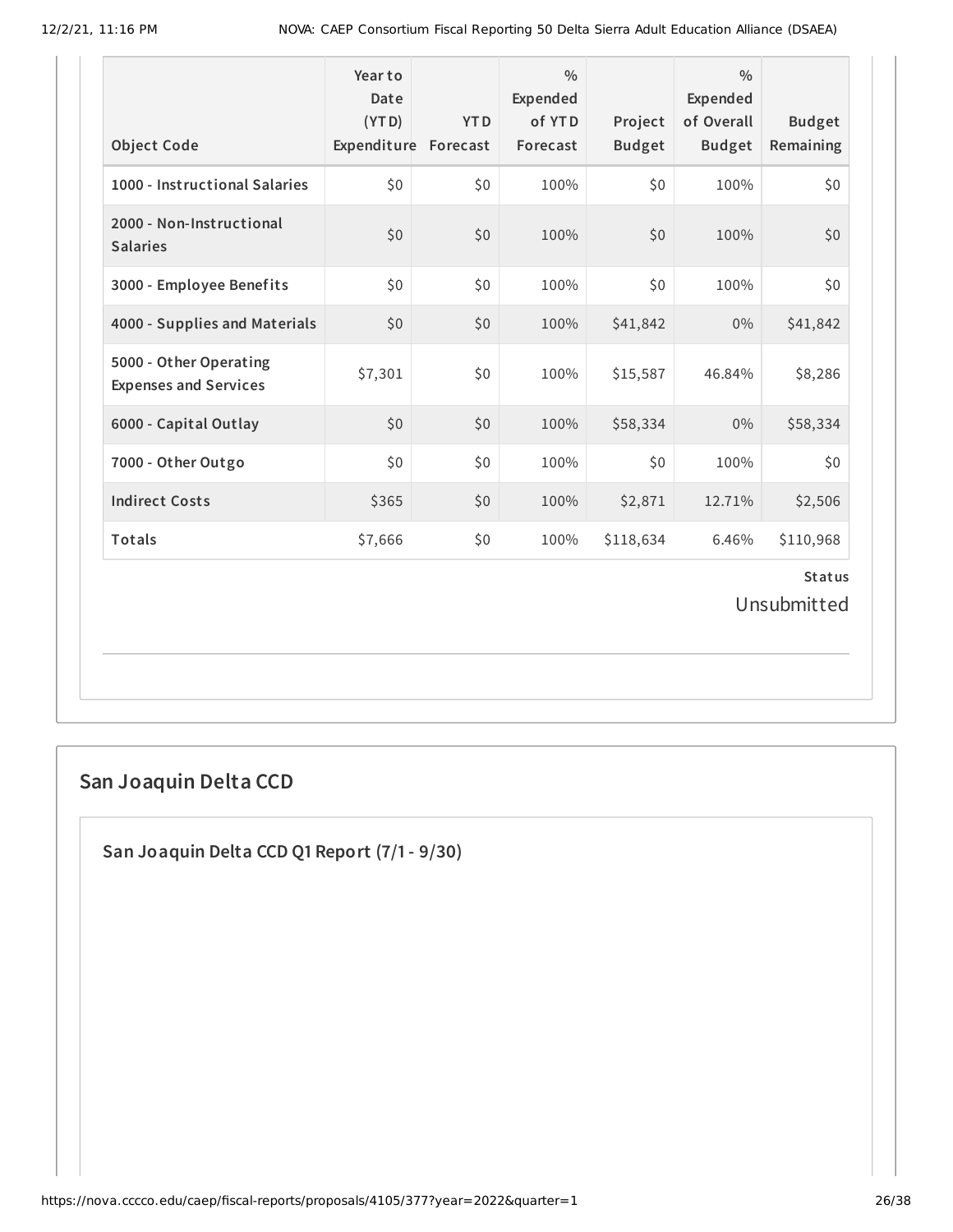| <b>Object Code</b>                                     | Year to<br>Date<br>(YTD)<br>Expenditure | <b>YTD</b><br>Forecast | $\frac{0}{0}$<br>Expended<br>of YTD<br>Forecast | Project<br><b>Budget</b> | $\frac{0}{0}$<br>Expended<br>of Overall<br><b>Budget</b> | <b>Budget</b><br>Remaining |
|--------------------------------------------------------|-----------------------------------------|------------------------|-------------------------------------------------|--------------------------|----------------------------------------------------------|----------------------------|
| 1000 - Instructional Salaries                          | \$2,800                                 | \$0                    | 100%                                            | \$53,525                 | 5.23%                                                    | \$50,725                   |
| 2000 - Non-Instructional<br><b>Salaries</b>            | \$30,636                                | \$0                    | 100%                                            | \$139,565                | 21.95%                                                   | \$108,929                  |
| 3000 - Employee Benefits                               | \$9,226                                 | \$0                    | 100%                                            | \$98,536                 | 9.36%                                                    | \$89,310                   |
| 4000 - Supplies and Materials                          | \$0                                     | \$0                    | 100%                                            | \$0                      | 100%                                                     | \$0                        |
| 5000 - Other Operating<br><b>Expenses and Services</b> | \$0                                     | \$0                    | 100%                                            | \$299,853                | $0\%$                                                    | \$299,853                  |
| 6000 - Capital Outlay                                  | \$0                                     | \$0                    | 100%                                            | \$0                      | 100%                                                     | \$0                        |
| 7000 - Other Outgo                                     | \$0                                     | \$0                    | 100%                                            | \$0                      | 100%                                                     | \$0                        |
| <b>Indirect Costs</b>                                  | \$2,133                                 | \$0                    | 100%                                            | \$29,574                 | 7.21%                                                    | \$27,441                   |
| Totals                                                 | \$44,795                                | \$0                    | 100%                                            | \$621,053                | 7.21%                                                    | \$576,258                  |

#### **Corrective Action Plan**

We are spending down the funds based on the annual and three year plan activities. Due to Covid-19, we are now playing catch up in spending down funds.

#### **Summary of Activities:**

All expenditure activities are aligned with our annual and three year plan.

**Status** Submitted

**San Joaquin Delta CCD Q2 Report (10/1- 12/31)**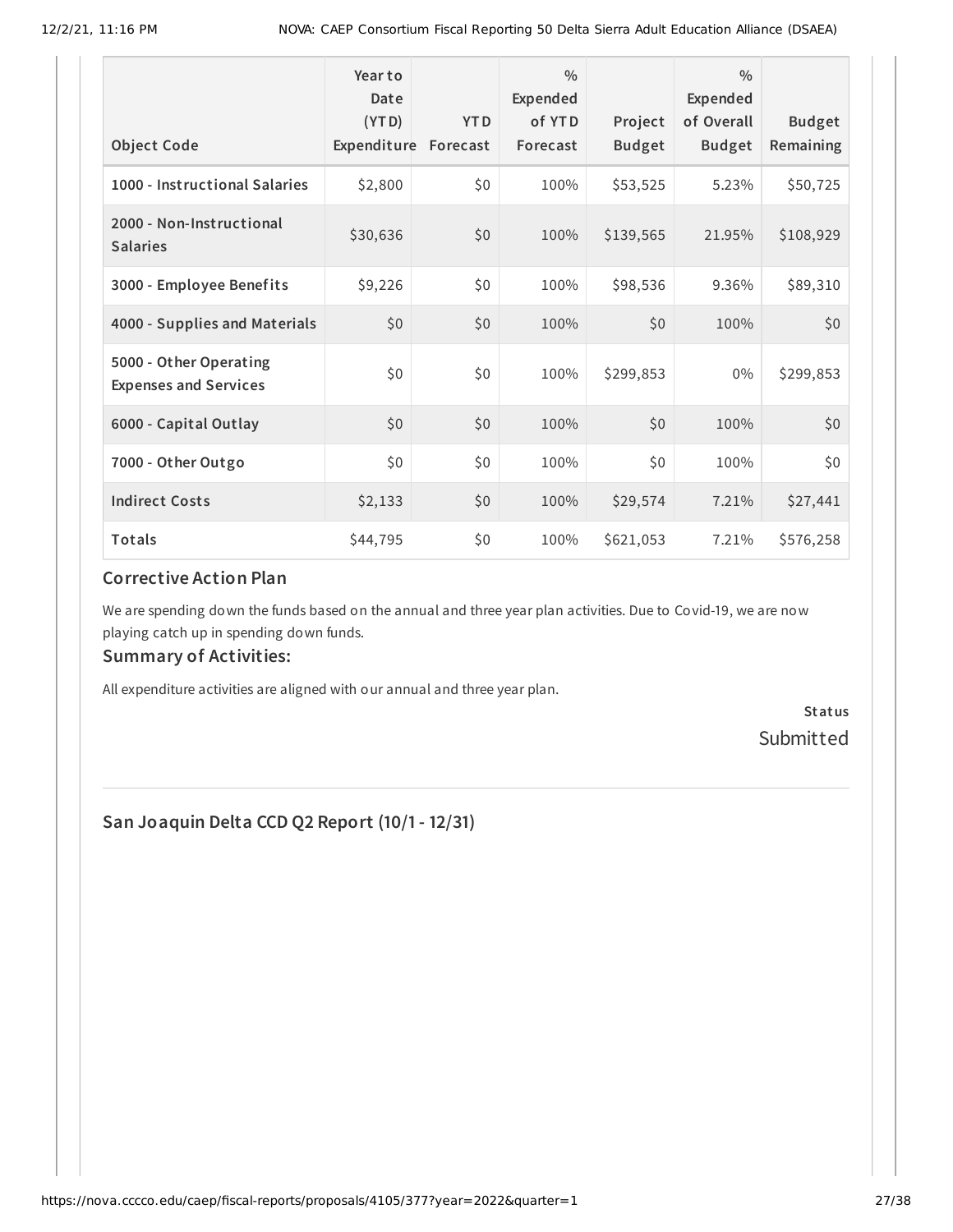| <b>Object Code</b>                                     | Year to<br>Date<br>(YTD)<br>Expenditure | <b>YTD</b><br>Forecast | $\frac{0}{0}$<br>Expended<br>of YTD<br>Forecast | Project<br><b>Budget</b> | $\frac{0}{0}$<br>Expended<br>of Overall<br><b>Budget</b> | <b>Budget</b><br>Remaining |
|--------------------------------------------------------|-----------------------------------------|------------------------|-------------------------------------------------|--------------------------|----------------------------------------------------------|----------------------------|
|                                                        |                                         |                        |                                                 |                          |                                                          |                            |
| 1000 - Instructional Salaries                          | \$2,800                                 | \$0                    | 100%                                            | \$53,525                 | 5.23%                                                    | \$50,725                   |
| 2000 - Non-Instructional<br><b>Salaries</b>            | \$30,636                                | \$0                    | 100%                                            | \$139,565                | 21.95%                                                   | \$108,929                  |
| 3000 - Employee Benefits                               | \$9,226                                 | \$0                    | 100%                                            | \$98,536                 | 9.36%                                                    | \$89,310                   |
| 4000 - Supplies and Materials                          | \$0                                     | \$0                    | 100%                                            | \$0                      | 100%                                                     | \$0                        |
| 5000 - Other Operating<br><b>Expenses and Services</b> | \$0                                     | \$0                    | 100%                                            | \$299,853                | $0\%$                                                    | \$299,853                  |
| 6000 - Capital Outlay                                  | \$0                                     | \$0                    | 100%                                            | \$0                      | 100%                                                     | \$0                        |
| 7000 - Other Outgo                                     | \$0                                     | \$0                    | 100%                                            | \$0                      | 100%                                                     | \$0                        |
| <b>Indirect Costs</b>                                  | \$2,133                                 | \$0                    | 100%                                            | \$29,574                 | 7.21%                                                    | \$27,441                   |
| Totals                                                 | \$44,795                                | \$0                    | 100%                                            | \$621,053                | 7.21%                                                    | \$576,258                  |

Unsubmitted

# **San Joaquin Delta CCD Q3 Report (1/1- 3/31)**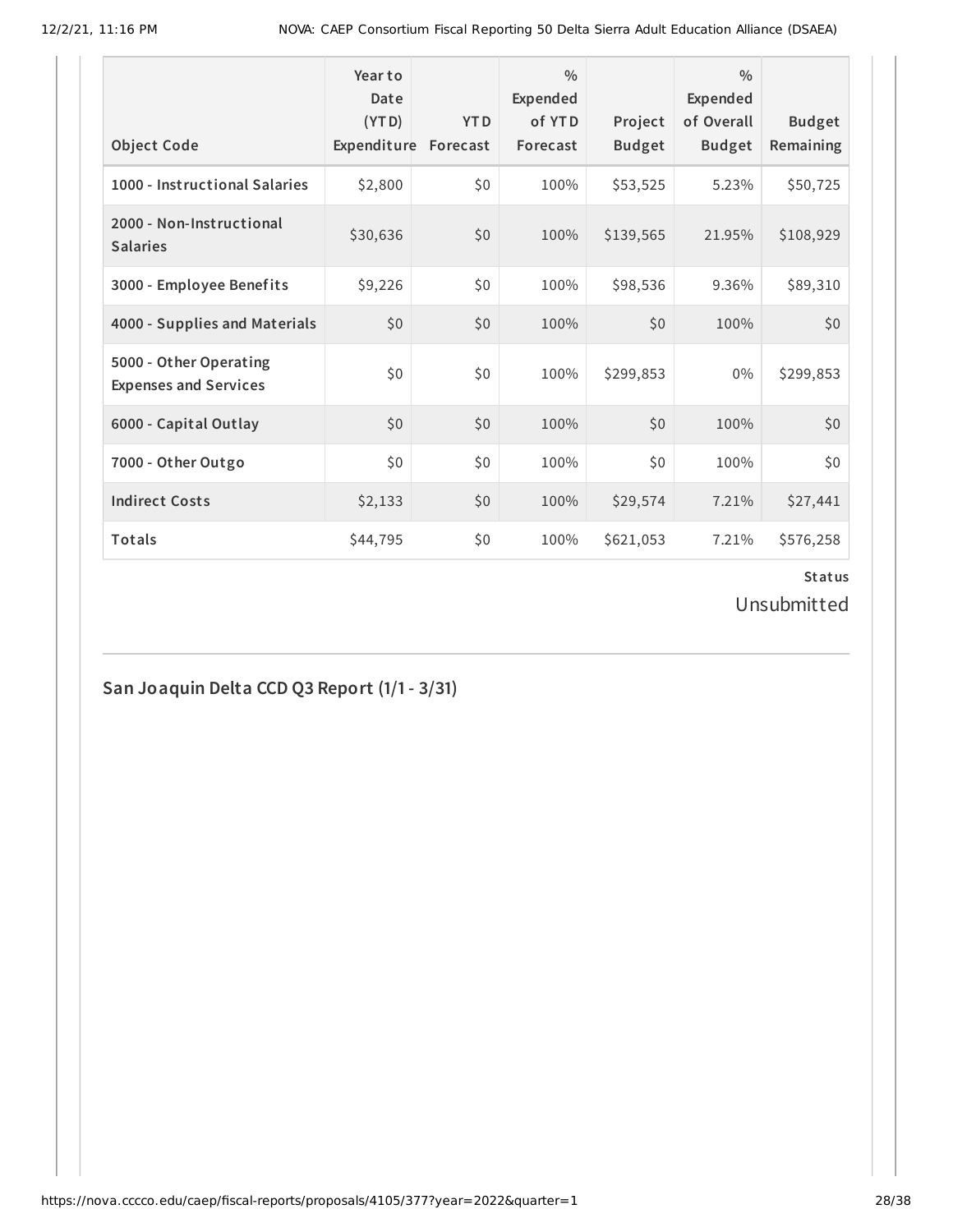| <b>Object Code</b>                                     | Year to<br>Date<br>(YTD)<br>Expenditure | <b>YTD</b><br>Forecast | $\frac{0}{0}$<br>Expended<br>of YTD<br>Forecast | Project<br><b>Budget</b> | $\frac{0}{0}$<br>Expended<br>of Overall<br><b>Budget</b> | <b>Budget</b><br>Remaining |
|--------------------------------------------------------|-----------------------------------------|------------------------|-------------------------------------------------|--------------------------|----------------------------------------------------------|----------------------------|
|                                                        |                                         |                        |                                                 |                          |                                                          |                            |
| 1000 - Instructional Salaries                          | \$2,800                                 | \$0                    | 100%                                            | \$53,525                 | 5.23%                                                    | \$50,725                   |
| 2000 - Non-Instructional<br><b>Salaries</b>            | \$30,636                                | \$0                    | 100%                                            | \$139,565                | 21.95%                                                   | \$108,929                  |
| 3000 - Employee Benefits                               | \$9,226                                 | \$0                    | 100%                                            | \$98,536                 | 9.36%                                                    | \$89,310                   |
| 4000 - Supplies and Materials                          | \$0                                     | \$0                    | 100%                                            | \$0                      | 100%                                                     | \$0                        |
| 5000 - Other Operating<br><b>Expenses and Services</b> | \$0                                     | \$0                    | 100%                                            | \$299,853                | $0\%$                                                    | \$299,853                  |
| 6000 - Capital Outlay                                  | \$0                                     | \$0                    | 100%                                            | \$0                      | 100%                                                     | \$0                        |
| 7000 - Other Outgo                                     | \$0                                     | \$0                    | 100%                                            | \$0                      | 100%                                                     | \$0                        |
| <b>Indirect Costs</b>                                  | \$2,133                                 | \$0                    | 100%                                            | \$29,574                 | 7.21%                                                    | \$27,441                   |
| Totals                                                 | \$44,795                                | \$0                    | 100%                                            | \$621,053                | 7.21%                                                    | \$576,258                  |

Unsubmitted

# **San Joaquin Delta CCD Q4 Report (4/1- 6/30)**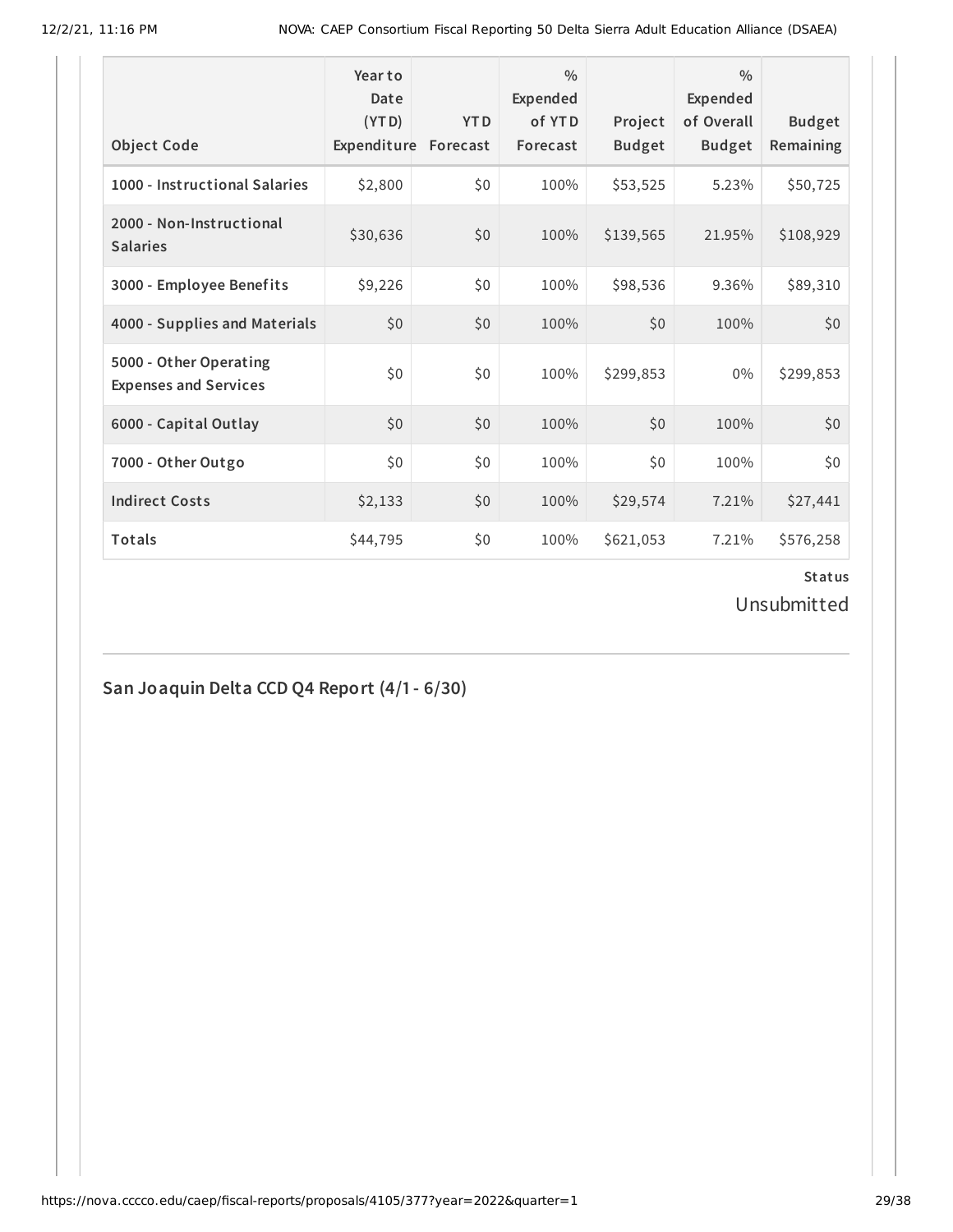| <b>Object Code</b>                                     | Year to<br>Date<br>(YTD)<br>Expenditure Forecast | <b>YTD</b> | $\frac{0}{0}$<br>Expended<br>of YTD<br>Forecast | Project<br><b>Budget</b> | $\frac{0}{0}$<br>Expended<br>of Overall<br><b>Budget</b> | <b>Budget</b><br>Remaining |  |  |
|--------------------------------------------------------|--------------------------------------------------|------------|-------------------------------------------------|--------------------------|----------------------------------------------------------|----------------------------|--|--|
| 1000 - Instructional Salaries                          | \$2,800                                          | \$0        | 100%                                            | \$53,525                 | 5.23%                                                    | \$50,725                   |  |  |
| 2000 - Non-Instructional<br><b>Salaries</b>            | \$30,636                                         | \$0        | 100%                                            | \$139,565                | 21.95%                                                   | \$108,929                  |  |  |
| 3000 - Employee Benefits                               | \$9,226                                          | \$0        | 100%                                            | \$98,536                 | 9.36%                                                    | \$89,310                   |  |  |
| 4000 - Supplies and Materials                          | \$0                                              | \$0        | 100%                                            | \$0                      | 100%                                                     | \$0                        |  |  |
| 5000 - Other Operating<br><b>Expenses and Services</b> | \$0                                              | \$0        | 100%                                            | \$299,853                | $0\%$                                                    | \$299,853                  |  |  |
| 6000 - Capital Outlay                                  | \$0                                              | \$0        | 100%                                            | \$0                      | 100%                                                     | \$0                        |  |  |
| 7000 - Other Outgo                                     | \$0                                              | \$0        | 100%                                            | \$0                      | 100%                                                     | \$0                        |  |  |
| <b>Indirect Costs</b>                                  | \$2,133                                          | \$0        | 100%                                            | \$29,574                 | 7.21%                                                    | \$27,441                   |  |  |
| Totals                                                 | \$44,795                                         | \$0        | 100%                                            | \$621,053                | 7.21%                                                    | \$576,258                  |  |  |
| <b>Status</b><br>Unsubmitted                           |                                                  |            |                                                 |                          |                                                          |                            |  |  |

# **Stockton Unified**

**Stockton Unified Q1 Report (7/1- 9/30)**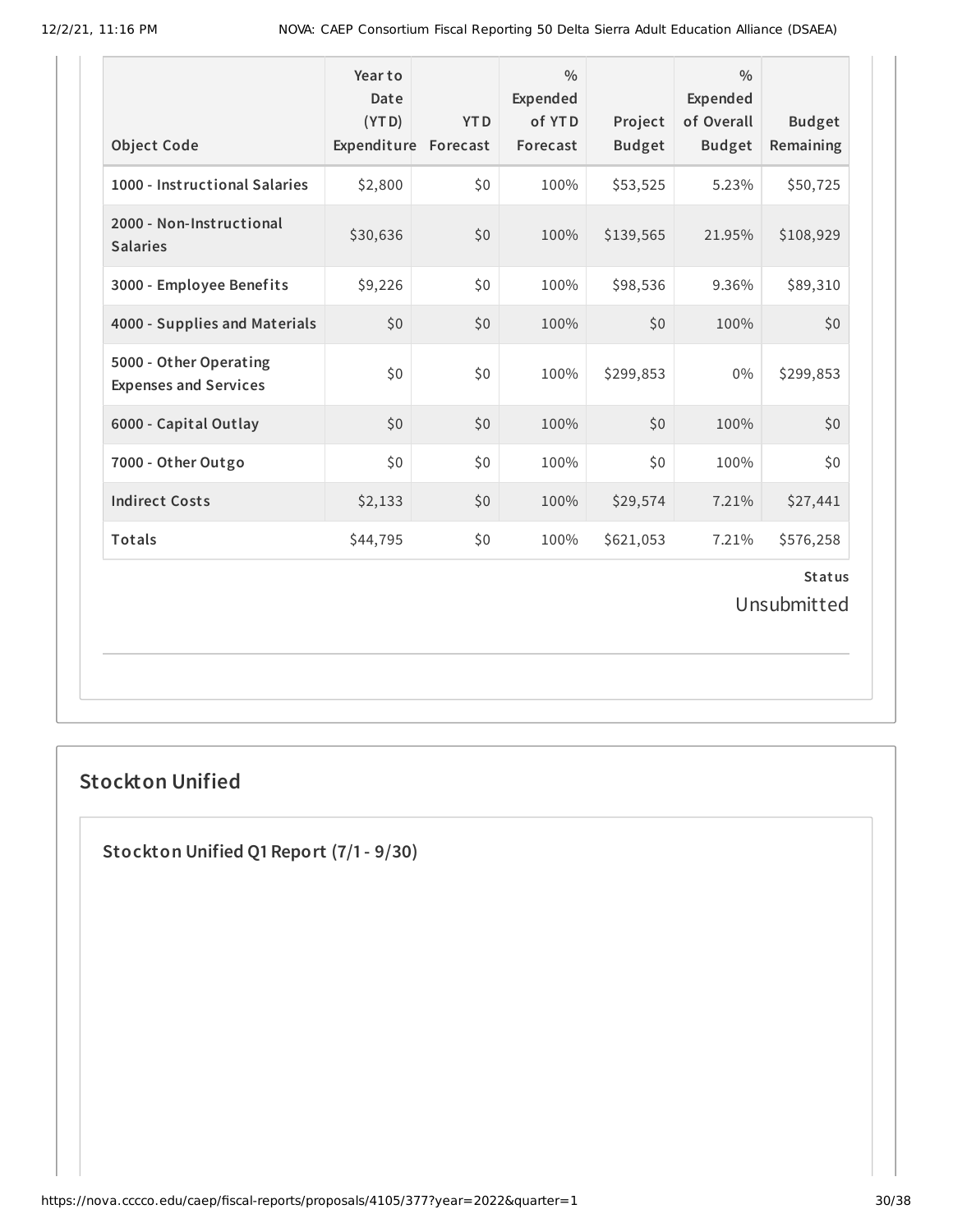| <b>Object Code</b>                                     | Year to<br>Date<br>(YTD)<br>Expenditure | <b>YTD</b><br>Forecast | $\frac{0}{0}$<br>Expended<br>of YTD<br>Forecast | Project<br><b>Budget</b> | $\frac{0}{0}$<br>Expended<br>of Overall<br><b>Budget</b> | <b>Budget</b><br>Remaining |
|--------------------------------------------------------|-----------------------------------------|------------------------|-------------------------------------------------|--------------------------|----------------------------------------------------------|----------------------------|
| 1000 - Instructional Salaries                          | \$515,973                               | \$0                    | 100%                                            | \$1,913,935              | 26.96%                                                   | \$1,397,962                |
| 2000 - Non-Instructional<br><b>Salaries</b>            | \$101,710                               | \$0                    | 100%                                            | \$409,445                | 24.84%                                                   | \$307,735                  |
| 3000 - Employee Benefits                               | \$279,253                               | \$0                    | 100%                                            | \$1,109,534              | 25.17%                                                   | \$830,281                  |
| 4000 - Supplies and Materials                          | \$2,149                                 | \$0                    | 100%                                            | \$104,181                | 2.06%                                                    | \$102,032                  |
| 5000 - Other Operating<br><b>Expenses and Services</b> | \$217,264                               | \$0                    | 100%                                            | \$1,022,045              | 21.26%                                                   | \$804,781                  |
| 6000 - Capital Outlay                                  | \$0                                     | \$0                    | 100%                                            | \$0                      | 100%                                                     | \$0                        |
| 7000 - Other Outgo                                     | \$0                                     | \$0                    | 100%                                            | \$0                      | 100%                                                     | \$0                        |
| <b>Indirect Costs</b>                                  | \$48,561                                | \$0                    | 100%                                            | \$228,000                | 21.3%                                                    | \$179,439                  |
| Totals                                                 | \$1,164,910                             | \$0                    | 100%                                            | \$4,787,140              | 24.33%                                                   | \$3,622,230                |

Submitted

**Stockton Unified Q2 Report (10/1- 12/31)**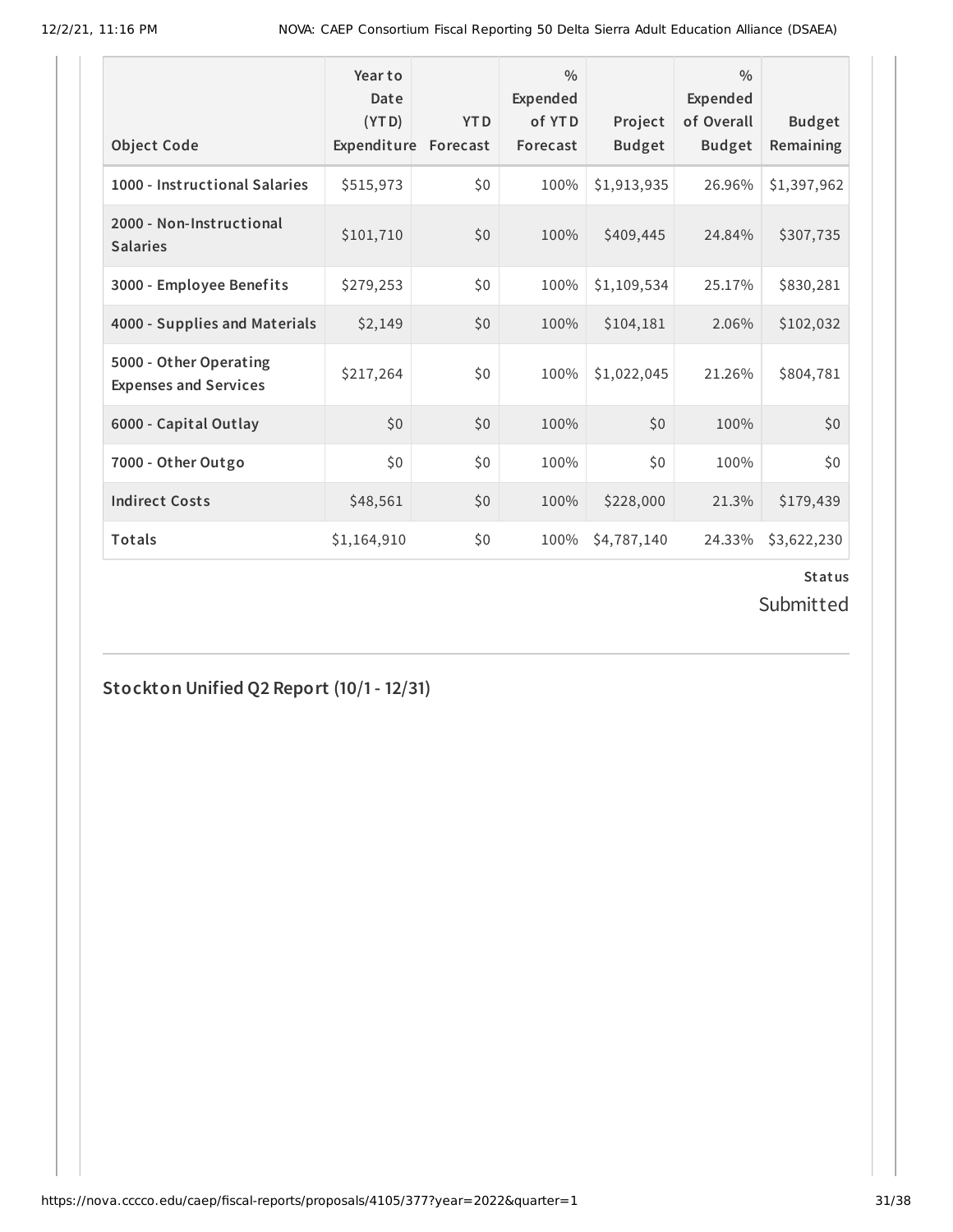|                                                        | Year to<br>Date<br>(YTD) | <b>YTD</b> | $\frac{0}{0}$<br>Expended<br>of YTD | Project       | $\frac{0}{0}$<br>Expended<br>of Overall | <b>Budget</b> |
|--------------------------------------------------------|--------------------------|------------|-------------------------------------|---------------|-----------------------------------------|---------------|
| <b>Object Code</b>                                     | Expenditure              | Forecast   | Forecast                            | <b>Budget</b> | <b>Budget</b>                           | Remaining     |
| 1000 - Instructional Salaries                          | \$515,973                | \$0        | 100%                                | \$1,913,935   | 26.96%                                  | \$1,397,962   |
| 2000 - Non-Instructional<br><b>Salaries</b>            | \$101,710                | \$0        | 100%                                | \$409,445     | 24.84%                                  | \$307,735     |
| 3000 - Employee Benefits                               | \$279,253                | \$0        | 100%                                | \$1,109,534   | 25.17%                                  | \$830,281     |
| 4000 - Supplies and Materials                          | \$2,149                  | \$0        | 100%                                | \$104,181     | 2.06%                                   | \$102,032     |
| 5000 - Other Operating<br><b>Expenses and Services</b> | \$217,264                | \$0        | 100%                                | \$1,022,045   | 21.26%                                  | \$804,781     |
| 6000 - Capital Outlay                                  | \$0                      | \$0        | 100%                                | \$0           | 100%                                    | \$0           |
| 7000 - Other Outgo                                     | \$0                      | \$0        | 100%                                | \$0           | 100%                                    | \$0           |
| <b>Indirect Costs</b>                                  | \$48,561                 | \$0        | 100%                                | \$228,000     | 21.3%                                   | \$179,439     |
| Totals                                                 | \$1,164,910              | \$0        | 100%                                | \$4,787,140   | 24.33%                                  | \$3,622,230   |

Unsubmitted

**Stockton Unified Q3 Report (1/1- 3/31)**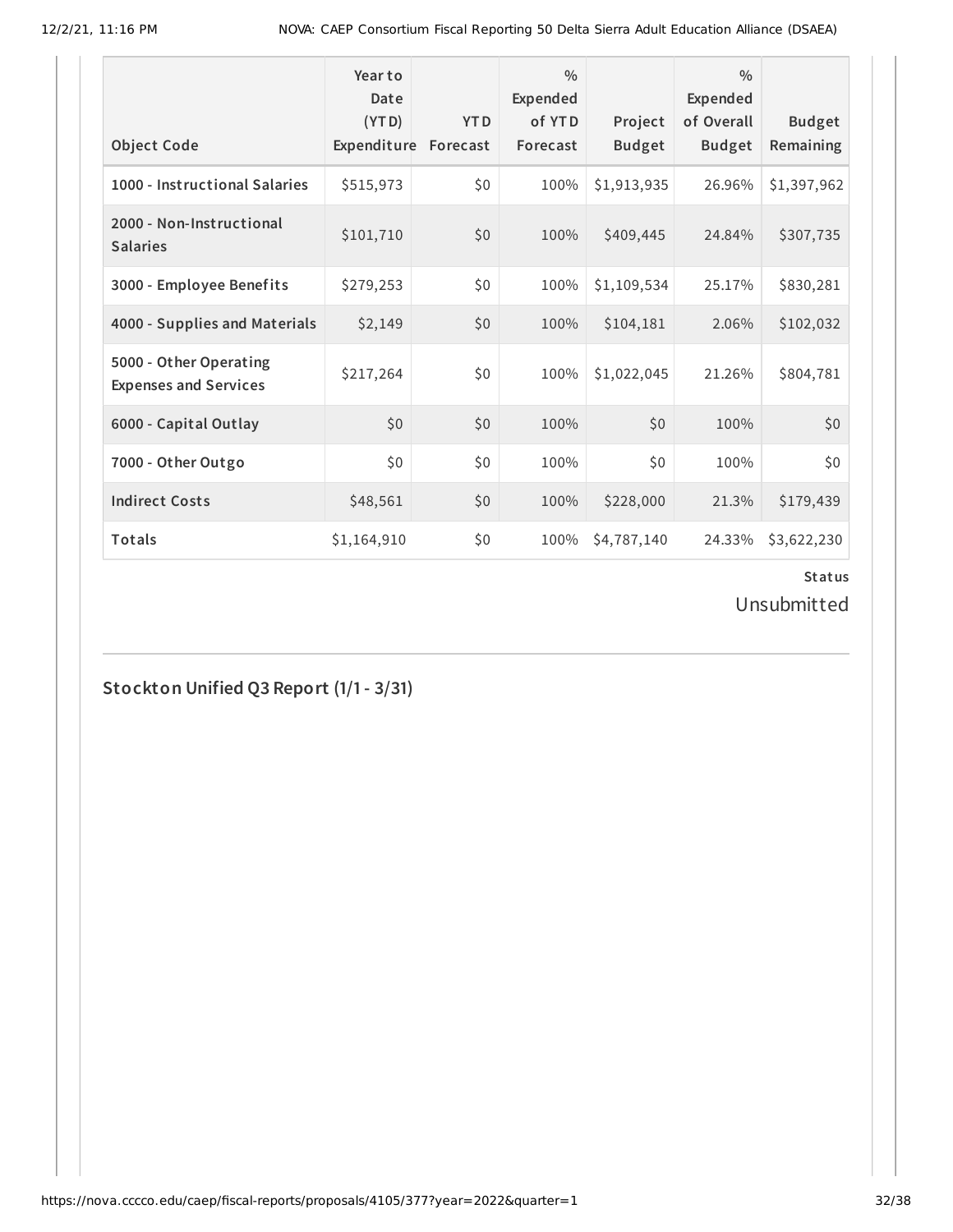| <b>Object Code</b>                                     | Year to<br>Date<br>(YTD)<br>Expenditure | <b>YTD</b><br>Forecast | $\frac{0}{0}$<br>Expended<br>of YTD<br>Forecast | Project<br><b>Budget</b> | $\frac{0}{0}$<br>Expended<br>of Overall<br><b>Budget</b> | <b>Budget</b><br>Remaining |
|--------------------------------------------------------|-----------------------------------------|------------------------|-------------------------------------------------|--------------------------|----------------------------------------------------------|----------------------------|
| 1000 - Instructional Salaries                          | \$515,973                               | \$0                    | 100%                                            | \$1,913,935              | 26.96%                                                   | \$1,397,962                |
| 2000 - Non-Instructional<br><b>Salaries</b>            | \$101,710                               | \$0                    | 100%                                            | \$409,445                | 24.84%                                                   | \$307,735                  |
| 3000 - Employee Benefits                               | \$279,253                               | \$0                    | 100%                                            | \$1,109,534              | 25.17%                                                   | \$830,281                  |
| 4000 - Supplies and Materials                          | \$2,149                                 | \$0                    | 100%                                            | \$104,181                | 2.06%                                                    | \$102,032                  |
| 5000 - Other Operating<br><b>Expenses and Services</b> | \$217,264                               | \$0                    | 100%                                            | \$1,022,045              | 21.26%                                                   | \$804,781                  |
| 6000 - Capital Outlay                                  | \$0                                     | \$0                    | 100%                                            | \$0                      | 100%                                                     | \$0                        |
| 7000 - Other Outgo                                     | \$0                                     | \$0                    | 100%                                            | \$0                      | 100%                                                     | \$0                        |
| <b>Indirect Costs</b>                                  | \$48,561                                | \$0                    | 100%                                            | \$228,000                | 21.3%                                                    | \$179,439                  |
| Totals                                                 | \$1,164,910                             | \$0                    | 100%                                            | \$4,787,140              | 24.33%                                                   | \$3,622,230                |

Unsubmitted

**Stockton Unified Q4 Report (4/1- 6/30)**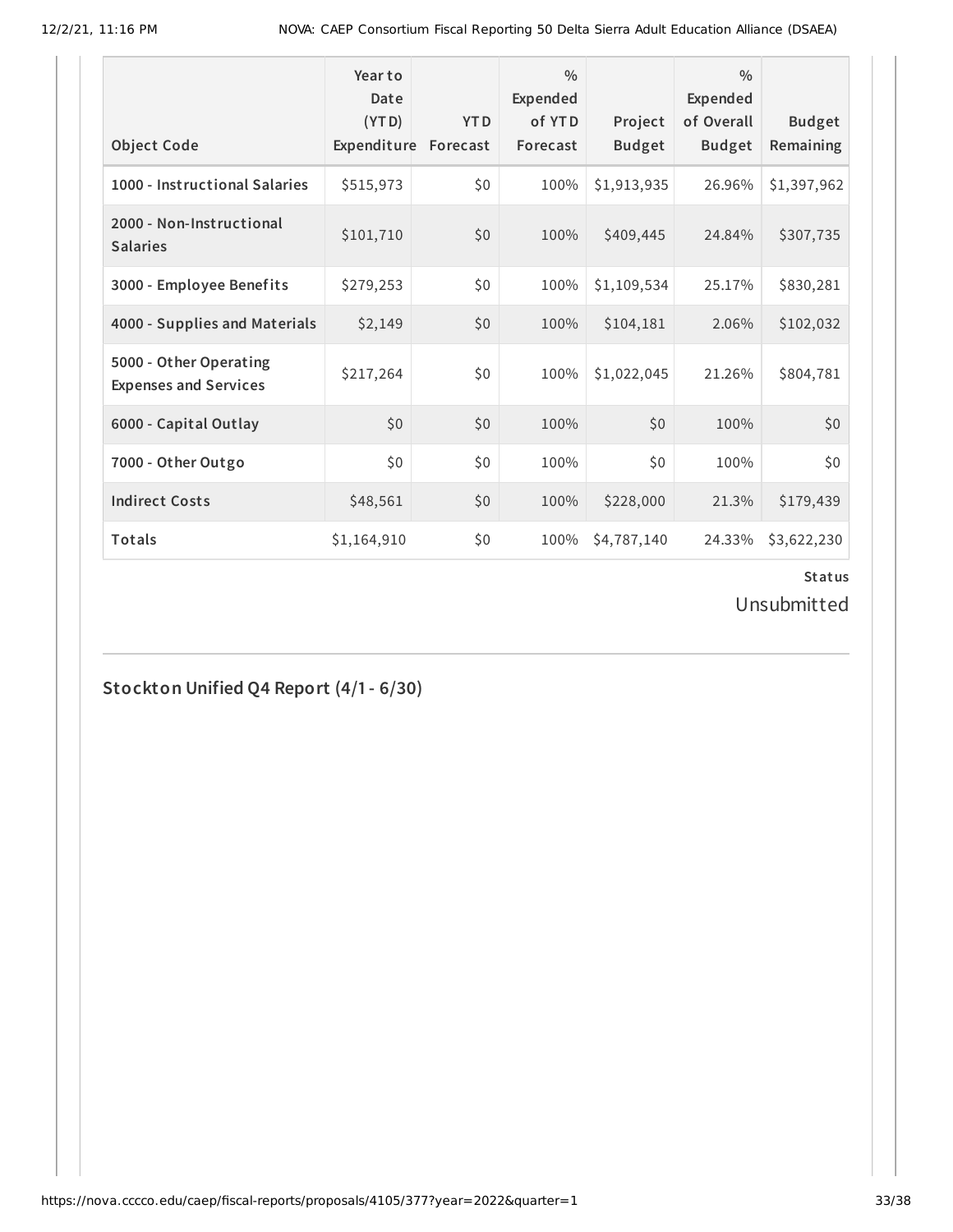| <b>Object Code</b>                                     | Year to<br>Date<br>(YTD)<br>Expenditure Forecast | <b>YTD</b> | $\frac{0}{0}$<br>Expended<br>of YTD<br>Forecast | Project<br><b>Budget</b> | $\frac{0}{0}$<br>Expended<br>of Overall<br><b>Budget</b> | <b>Budget</b><br>Remaining |  |  |
|--------------------------------------------------------|--------------------------------------------------|------------|-------------------------------------------------|--------------------------|----------------------------------------------------------|----------------------------|--|--|
| 1000 - Instructional Salaries                          | \$515,973                                        | \$0        | 100%                                            | \$1,913,935              | 26.96%                                                   | \$1,397,962                |  |  |
| 2000 - Non-Instructional<br><b>Salaries</b>            | \$101,710                                        | \$0        | 100%                                            | \$409,445                | 24.84%                                                   | \$307,735                  |  |  |
| 3000 - Employee Benefits                               | \$279,253                                        | \$0        | 100%                                            | \$1,109,534              | 25.17%                                                   | \$830,281                  |  |  |
| 4000 - Supplies and Materials                          | \$2,149                                          | \$0        | 100%                                            | \$104,181                | 2.06%                                                    | \$102,032                  |  |  |
| 5000 - Other Operating<br><b>Expenses and Services</b> | \$217,264                                        | \$0        | 100%                                            | \$1,022,045              | 21.26%                                                   | \$804,781                  |  |  |
| 6000 - Capital Outlay                                  | \$0\$                                            | \$0        | 100%                                            | \$0                      | 100%                                                     | \$0                        |  |  |
| 7000 - Other Outgo                                     | \$0                                              | \$0        | 100%                                            | \$0                      | 100%                                                     | \$0                        |  |  |
| <b>Indirect Costs</b>                                  | \$48,561                                         | \$0        | 100%                                            | \$228,000                | 21.3%                                                    | \$179,439                  |  |  |
| Totals                                                 | \$1,164,910                                      | \$0        | 100%                                            | \$4,787,140              | 24.33%                                                   | \$3,622,230                |  |  |
| <b>Status</b><br>Unsubmitted                           |                                                  |            |                                                 |                          |                                                          |                            |  |  |

# **Tracy Joint Unified**

**Tracy Joint Unified Q1 Report (7/1- 9/30)**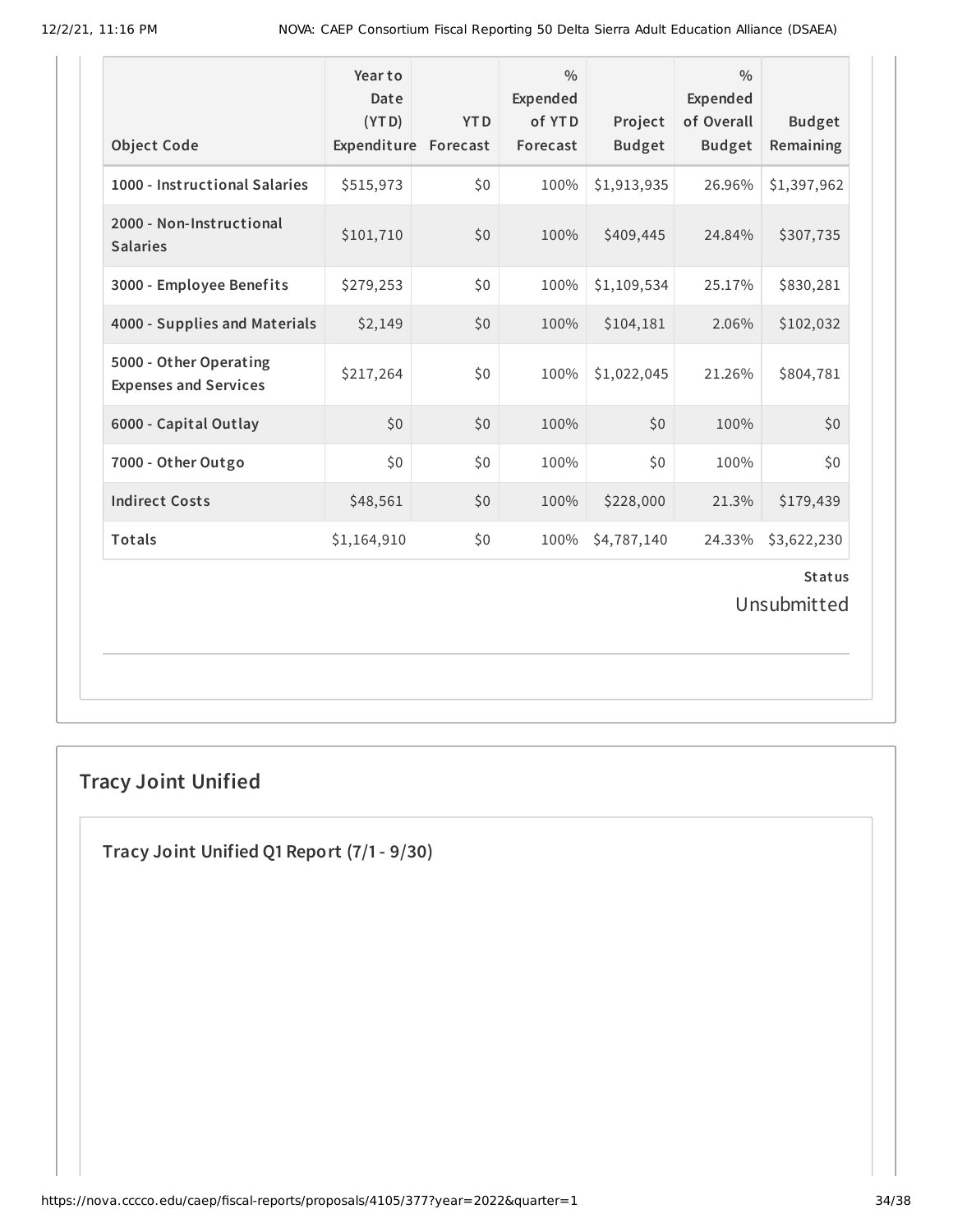|                                                        | Year to<br>Date<br>(YTD) | <b>YTD</b> | $\frac{0}{0}$<br>Expended<br>of YTD | Project       | $\frac{0}{0}$<br><b>Expended</b><br>of Overall | <b>Budget</b> |
|--------------------------------------------------------|--------------------------|------------|-------------------------------------|---------------|------------------------------------------------|---------------|
| <b>Object Code</b>                                     | Expenditure              | Forecast   | Forecast                            | <b>Budget</b> | <b>Budget</b>                                  | Remaining     |
| 1000 - Instructional Salaries                          | \$84,817                 | \$0        | 100%                                | \$637,725     | 13.3%                                          | \$552,908     |
| 2000 - Non-Instructional<br><b>Salaries</b>            | \$36,769                 | \$0        | 100%                                | \$196,528     | 18.71%                                         | \$159,759     |
| 3000 - Employee Benefits                               | \$39,321                 | \$0        | 100%                                | \$248,528     | 15.82%                                         | \$209,207     |
| 4000 - Supplies and Materials                          | \$12,738                 | \$0        | 100%                                | \$396,107     | 3.22%                                          | \$383,369     |
| 5000 - Other Operating<br><b>Expenses and Services</b> | \$193                    | \$0        | 100%                                | \$43,750      | 0.44%                                          | \$43,557      |
| 6000 - Capital Outlay                                  | \$0                      | \$0        | 100%                                | \$25,000      | $0\%$                                          | \$25,000      |
| 7000 - Other Outgo                                     | \$0                      | \$0        | 100%                                | \$0           | 100%                                           | \$0           |
| <b>Indirect Costs</b>                                  | \$0                      | \$0        | 100%                                | \$61,132      | $0\%$                                          | \$61,132      |
| Totals                                                 | \$173,838                | \$0        | 100%                                | \$1,608,770   | 10.81%                                         | \$1,434,932   |

# **Corrective Action Plan**

Due to the teacher shortage in the State of California and the Nation, we were unable to hire a teacher for the open ESL position.

> **Status** Submitted

**Tracy Joint Unified Q2 Report (10/1- 12/31)**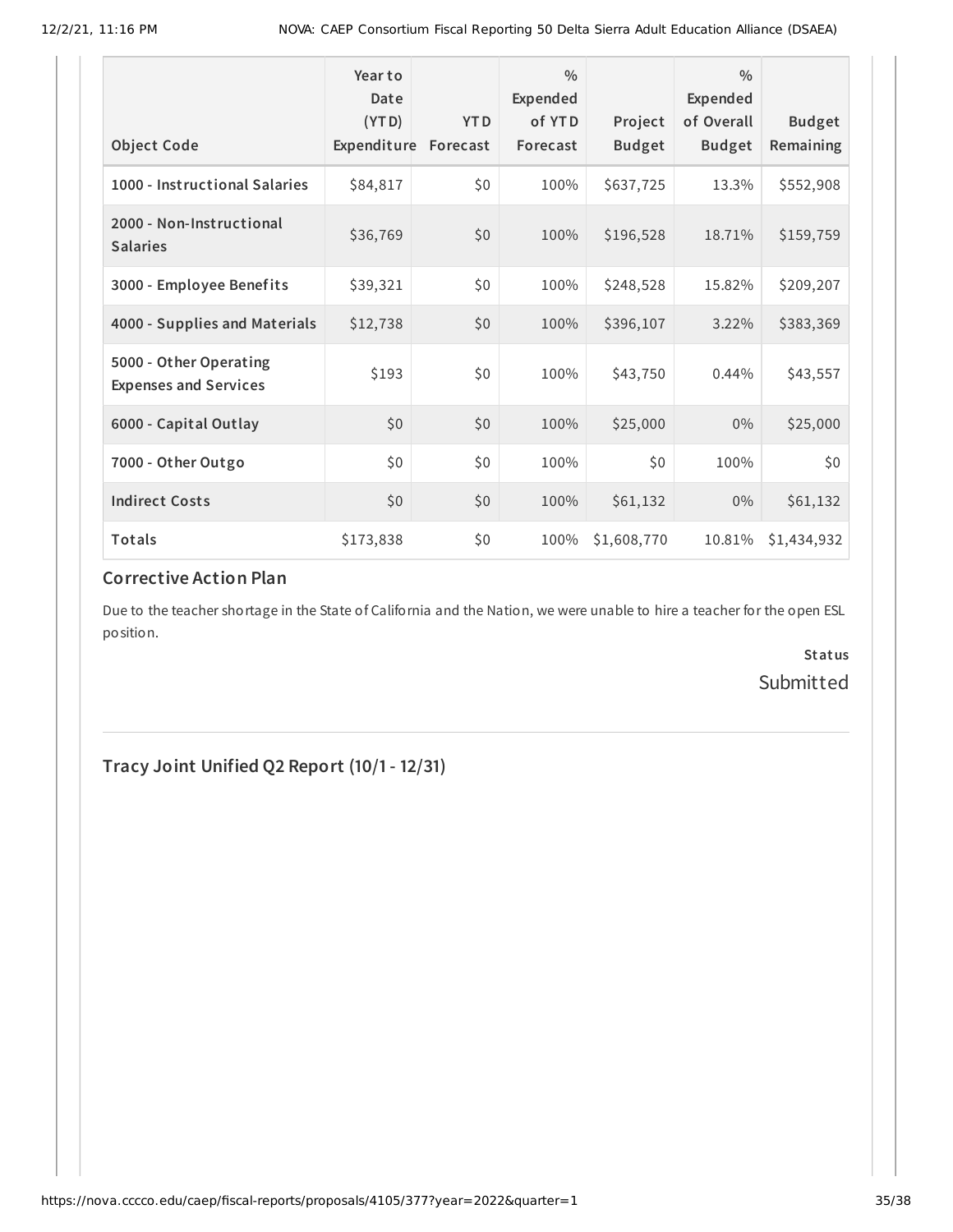| <b>Object Code</b>                                     | Year to<br>Date<br>(YTD)<br>Expenditure | <b>YTD</b><br>Forecast | $\frac{0}{0}$<br>Expended<br>of YTD<br>Forecast | Project<br><b>Budget</b> | $\frac{0}{0}$<br>Expended<br>of Overall<br><b>Budget</b> | <b>Budget</b><br>Remaining |
|--------------------------------------------------------|-----------------------------------------|------------------------|-------------------------------------------------|--------------------------|----------------------------------------------------------|----------------------------|
| 1000 - Instructional Salaries                          | \$84,817                                | \$0                    | 100%                                            | \$637,725                | 13.3%                                                    | \$552,908                  |
| 2000 - Non-Instructional<br><b>Salaries</b>            | \$36,769                                | \$0                    | 100%                                            | \$196,528                | 18.71%                                                   | \$159,759                  |
| 3000 - Employee Benefits                               | \$39,321                                | \$0                    | 100%                                            | \$248,528                | 15.82%                                                   | \$209,207                  |
| 4000 - Supplies and Materials                          | \$12,738                                | \$0                    | 100%                                            | \$396,107                | 3.22%                                                    | \$383,369                  |
| 5000 - Other Operating<br><b>Expenses and Services</b> | \$193                                   | \$0                    | 100%                                            | \$43,750                 | 0.44%                                                    | \$43,557                   |
| 6000 - Capital Outlay                                  | \$0                                     | \$0                    | 100%                                            | \$25,000                 | $0\%$                                                    | \$25,000                   |
| 7000 - Other Outgo                                     | \$0                                     | \$0                    | 100%                                            | \$0                      | 100%                                                     | \$0                        |
| <b>Indirect Costs</b>                                  | \$0                                     | \$0                    | 100%                                            | \$61,132                 | $0\%$                                                    | \$61,132                   |
| Totals                                                 | \$173,838                               | \$0                    | 100%                                            | \$1,608,770              | 10.81%                                                   | \$1,434,932                |

Unsubmitted

**Tracy Joint Unified Q3 Report (1/1- 3/31)**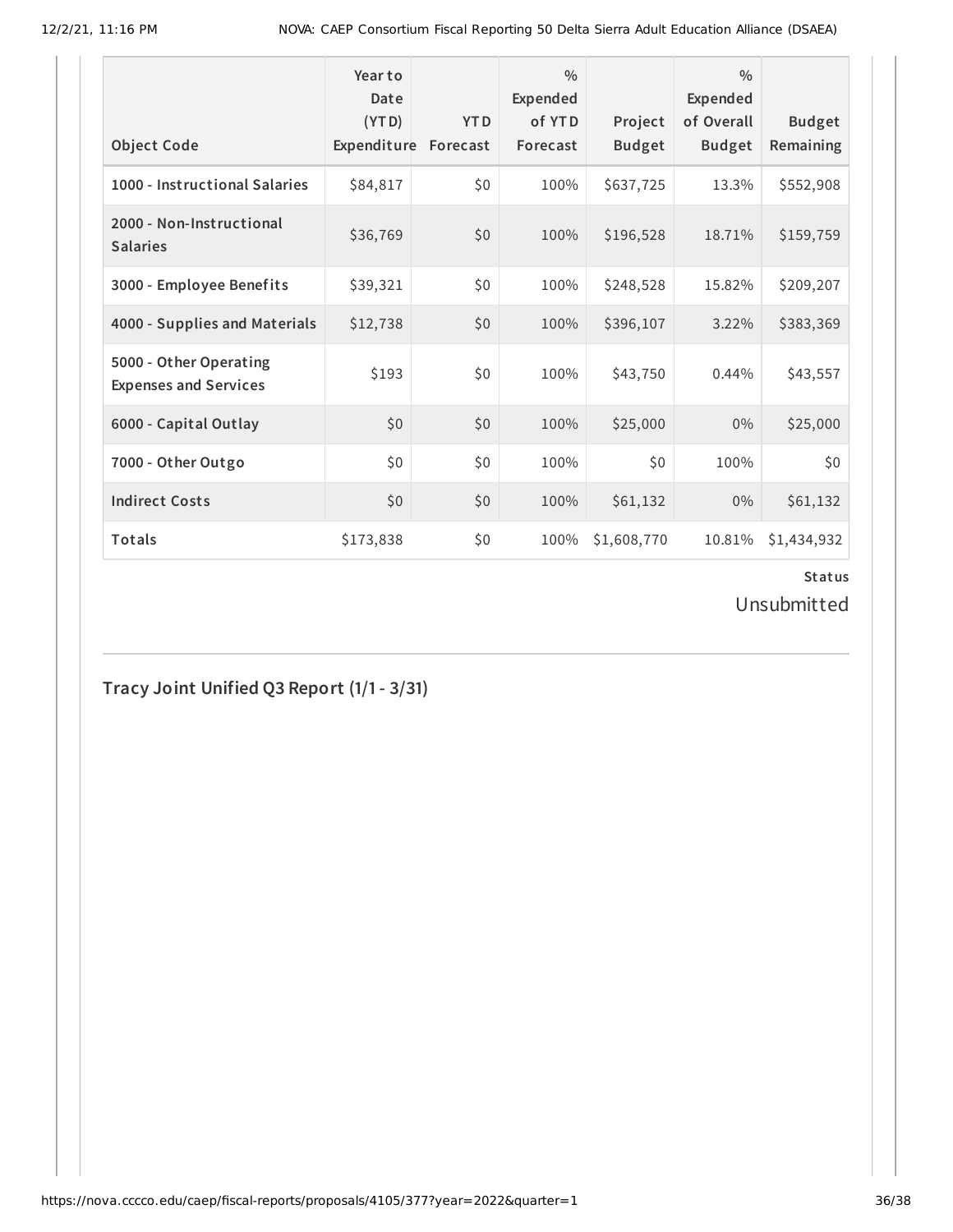| <b>Object Code</b>                                     | Year to<br>Date<br>(YTD)<br>Expenditure | <b>YTD</b><br>Forecast | $\frac{0}{0}$<br>Expended<br>of YTD<br>Forecast | Project<br><b>Budget</b> | $\frac{0}{0}$<br>Expended<br>of Overall<br><b>Budget</b> | <b>Budget</b><br>Remaining |
|--------------------------------------------------------|-----------------------------------------|------------------------|-------------------------------------------------|--------------------------|----------------------------------------------------------|----------------------------|
| 1000 - Instructional Salaries                          | \$84,817                                | \$0                    | 100%                                            | \$637,725                | 13.3%                                                    | \$552,908                  |
| 2000 - Non-Instructional<br><b>Salaries</b>            | \$36,769                                | \$0                    | 100%                                            | \$196,528                | 18.71%                                                   | \$159,759                  |
| 3000 - Employee Benefits                               | \$39,321                                | \$0                    | 100%                                            | \$248,528                | 15.82%                                                   | \$209,207                  |
| 4000 - Supplies and Materials                          | \$12,738                                | \$0                    | 100%                                            | \$396,107                | 3.22%                                                    | \$383,369                  |
| 5000 - Other Operating<br><b>Expenses and Services</b> | \$193                                   | \$0                    | 100%                                            | \$43,750                 | 0.44%                                                    | \$43,557                   |
| 6000 - Capital Outlay                                  | \$0                                     | \$0                    | 100%                                            | \$25,000                 | $0\%$                                                    | \$25,000                   |
| 7000 - Other Outgo                                     | \$0                                     | \$0                    | 100%                                            | \$0                      | 100%                                                     | \$0                        |
| <b>Indirect Costs</b>                                  | \$0                                     | \$0                    | 100%                                            | \$61,132                 | $0\%$                                                    | \$61,132                   |
| Totals                                                 | \$173,838                               | \$0                    | 100%                                            | \$1,608,770              | 10.81%                                                   | \$1,434,932                |

Unsubmitted

**Tracy Joint Unified Q4 Report (4/1- 6/30)**